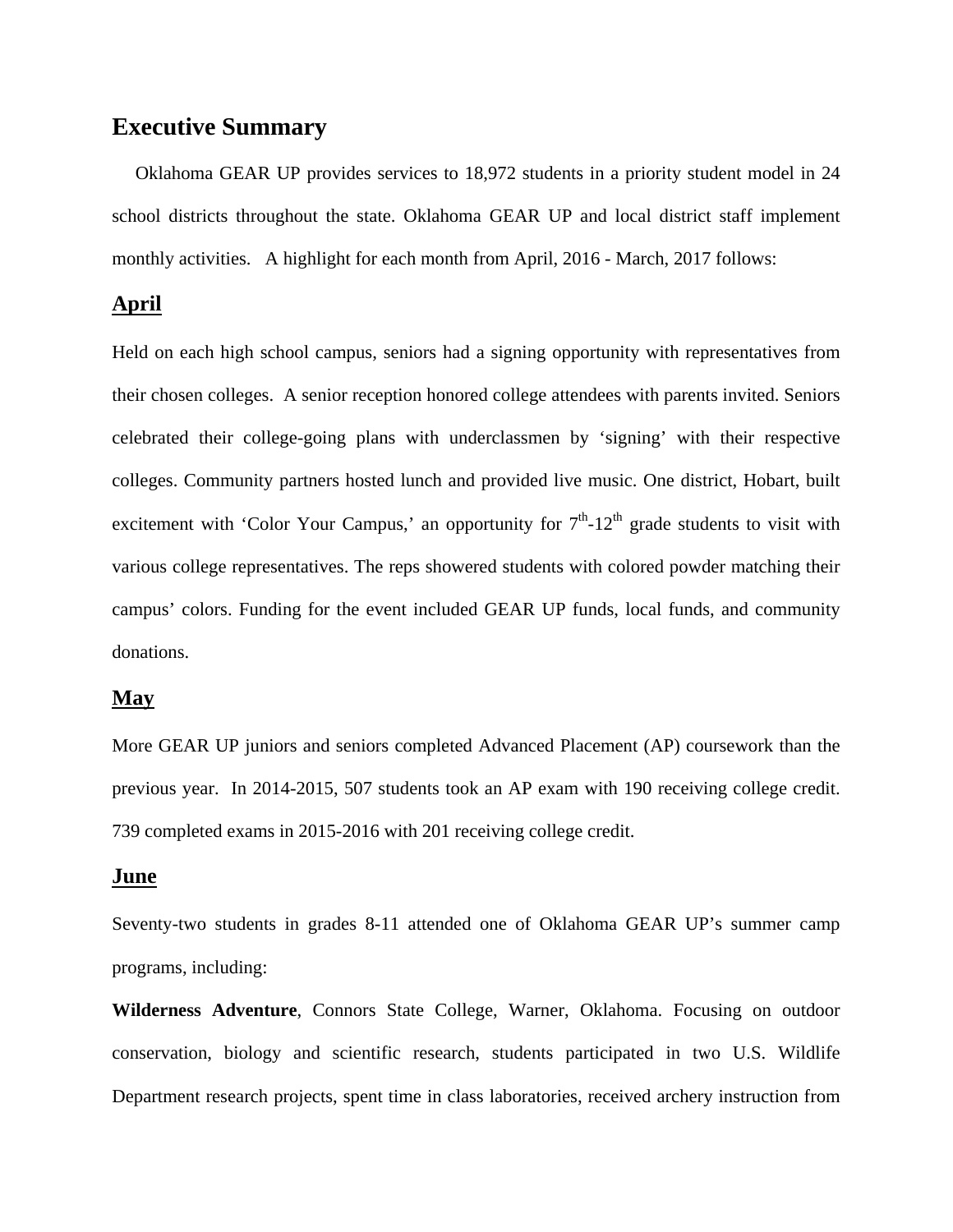a certified trainer, and heard from guest speakers including a certified meteorologist, state fisheries biologist, botanist, ornithologist, herpetologist and environmental biologist. Students participated in leadership development.

**Appreciating Real World Technology** – Rogers State University, Claremore, Oklahoma. Focusing on innovation, creativity and exploration, students used computer-aided design, drafting and manufacturing programs, built robots, and learned digital and solar photography.

**Camp NOCLIP** - Northern Oklahoma College, Tonkawa, Oklahoma. Focusing on leadership skills and college readiness, students visited offices on campus and completed a mock application and financial aid process. Students completed a ropes course, kayaked, and camped outdoors.

 These camps were provided through partnership support funds to state institutions of higher education through a formal bidding process.

## **July**

Oklahoma colleges and universities hosted college orientation camps for incoming freshmen. Oklahoma GEAR UP provided funding for high school seniors enrolled in an orientation session with a cost. In July 2016, 112 seniors received GEAR UP funding to participate in a freshman orientation at one of seven college campuses throughout the state. One example was:

#### **Camp Cowboy – Oklahoma State University**

Three event-filled days preparing for life as an OSU Cowboy. Campers participated in experiences with counselors and fellow campers, learning the traditions of Oklahoma State University. Current OSU students served as Camp Cowboy staff, facilitating a ropes course, swimming, small groups, camp fires, and meeting OSU athletes and administrators. The Camp Cowboy experience provided freshmen an opportunity to meet other incoming freshmen, OSU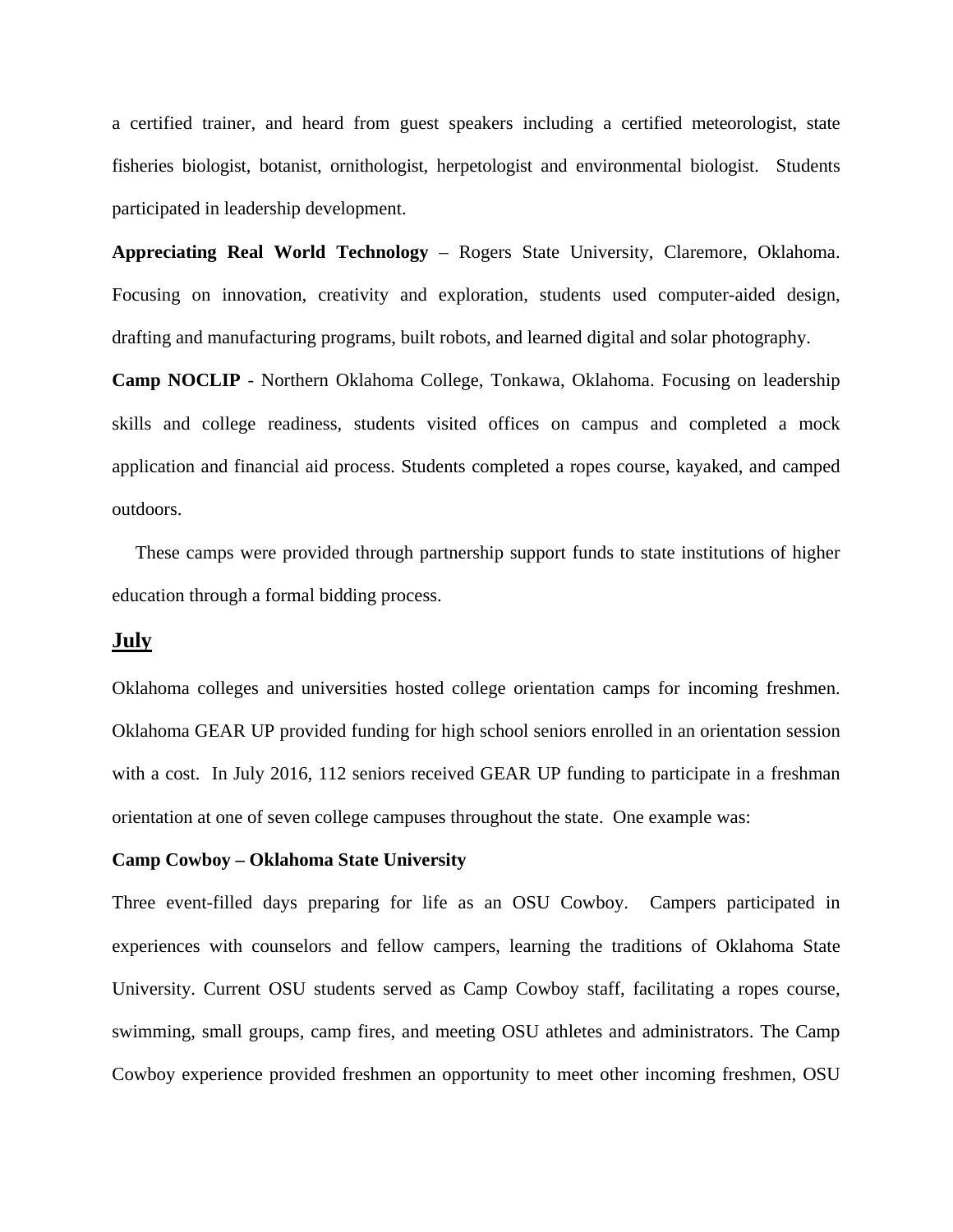upperclassmen, faculty and staff. Students eased into college life and built a support network within the University.

## **August**

Each GEAR UP district provided a transition event for incoming high school students. This event included activities such as: high school tours, meeting high school students and faculty, community involvement, school board involvement, lunch, goal setting, and leadership development.

#### **September**

Oklahoma GEAR UP recognized the continued success in helping students and families prepare for college during National GEAR UP Week, September 19-23. Schools reflected on progress in improving college awareness, college knowledge, and financial knowledge. GEAR UP distributed press releases to media highlighting successes in all 24 districts. Site coordinators received toolkits with ideas to help schools celebrate. Local districts implemented ideas, including:

**Take it from Me** - An invitation to community leaders to speak about their experiences with higher education.

**College Trivia** – Helped students learn about the college experience.

 **GEAR UP Dreams** – Students shared their dreams and aspirations using a template that read, "Someday, I will be [blank.]"

 **GEAR UP College GEAR Day** – Students showed their passion for their favorite colleges on this day.

 **Opening Doors** – Teachers decorated classroom doors with information about their college experiences.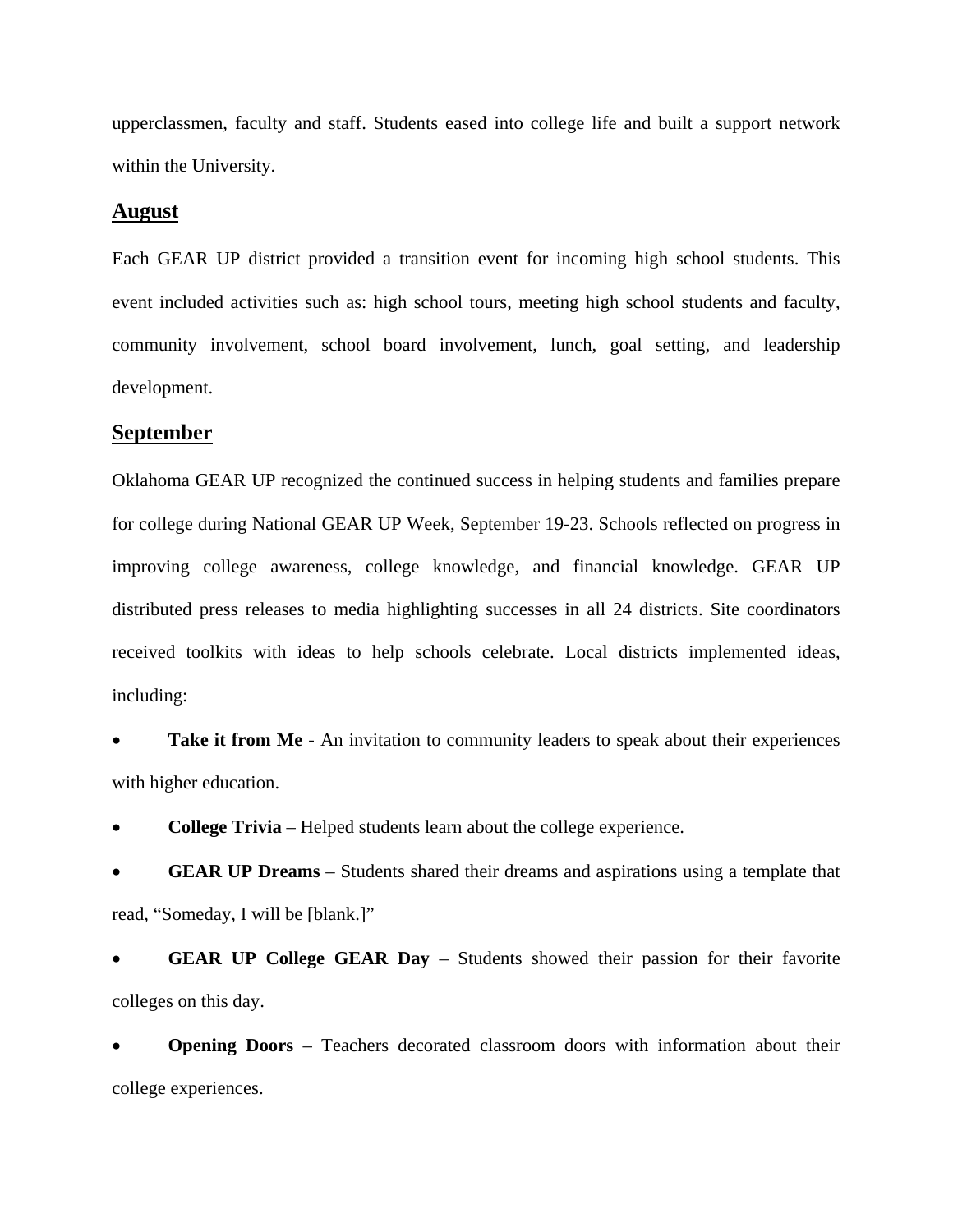**Budgeting 101** – Students completed a "How to Budget" worksheet to help them determine their college expenses (aside from tuition).

## **October**

All 24 GEAR UP districts hosted an October financial aid event for seniors and their parents to coincide with the new FAFSA timeline. Seniors received a financial aid presentation during the day, and an evening event presented students and parents with information on types of federal financial aid available and how to find additional sources of financing. Parents and students used computer labs, created FSA IDs, and completed FAFSA applications with assistance from GEAR UP staff, college financial aid staff, and GEAR UP college liaisons. Food, door prizes and child care for younger siblings were available through community donations. The 2017 graduating class has completed 838 FAFSA applications, up from 456 last year.

## **November**

In November, 2,040 GEAR UP seniors submitted a college application during College Application Week. GEAR UP staff, school and community volunteers were available to answer questions and facilitate application completion. High school seniors, including those from firstgeneration college families, applied to college with confidence. Since 2012, Oklahoma has continuously increased participation in College App Week, and more high school seniors are benefiting.

## **December**

Each GEAR UP district hosts two local advisory board meetings per year, one in winter and one in late spring. December meetings included opportunities for district staff, GEAR UP staff, and community partners to review and evaluate fall activities, preview spring activities, and re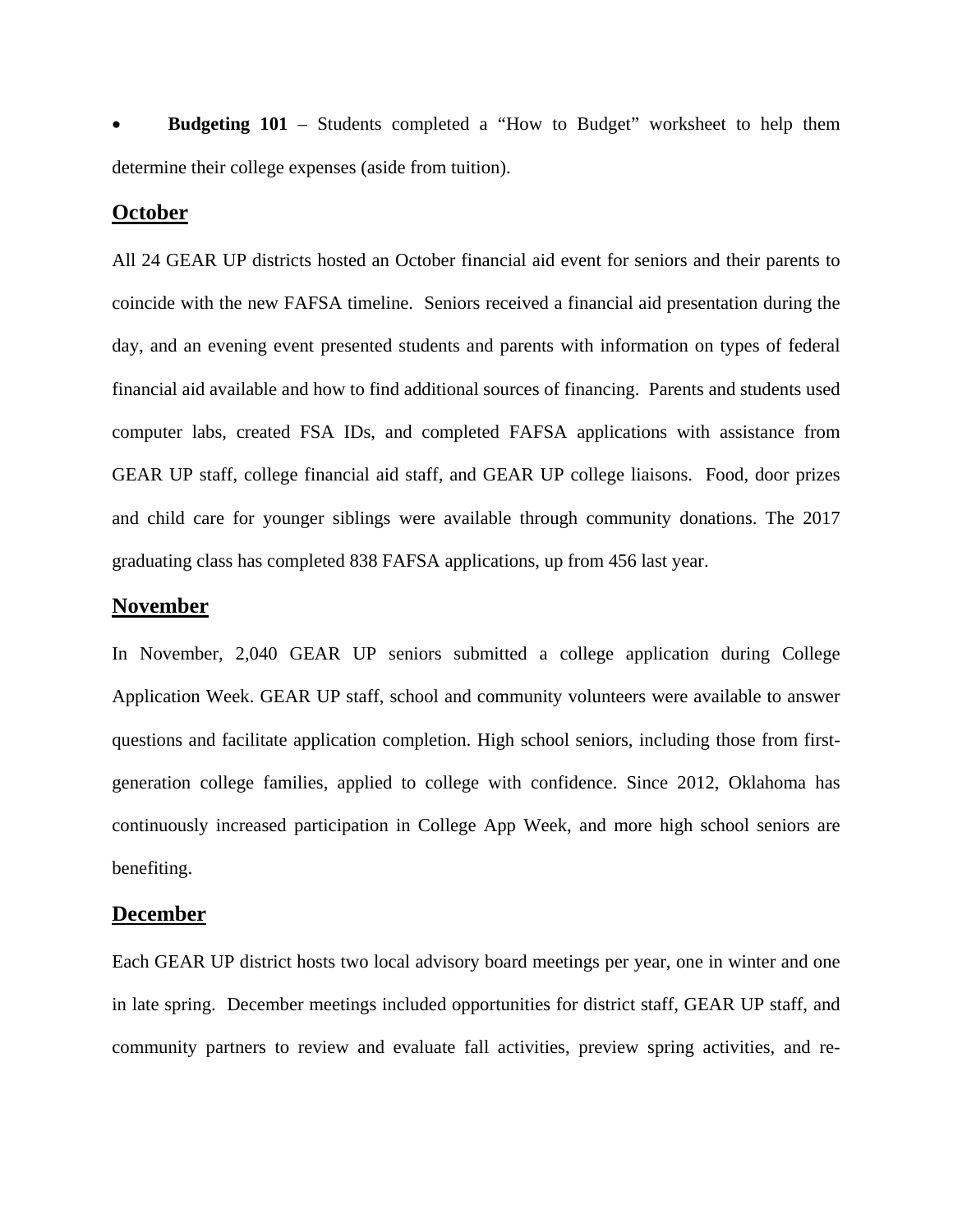evaluate the district's College Going Culture Rubric. These meetings were held on campus after school hours.

#### **January**

Social Media Campaigns: GEAR UP seniors received timely and meaningful bi-monthly messages about their college plans through Signal Vine, an interactive and personalized text messaging platform. GEAR UP sent messages to 1,851 seniors in September 2016, and 88% have chosen to remain in the program. Of the 1,653 seniors currently enrolled in the service, 61% responded to at least one of the January messages, 38% of those engaged in a text conversation with our staff. Below are examples of January's messages:

#### **January 9**

**Part 1:** Hi [First Name]! This is [Ed Specialist] from Oklahoma GEAR UP. Hope you had a great holiday… Have you been accepted to college yet? Reply yes/no/cancel

**Response to yes:** Congratulations! Visit okcollegestart.org for a list of scholarships. Deadlines are fast approaching.

**Response to no:** Don't hesitate to contact the college(s) to see why you haven't received your letter. Scholarship deadlines are fast approaching.

#### **January 23**

**Part 1:** Good afternoon [First Name]! It's [Ed Specialist] again. Have you completed your FAFSA? Reply yes/no/cancel

**Response to yes:** Great! Wondering how much financial aid you'll receive? Contact the college(s) to which you've applied.

**Response to no:** Submit the form as soon as possible to maximize financial aid opportunities. If you need assistance, I am at your school each week.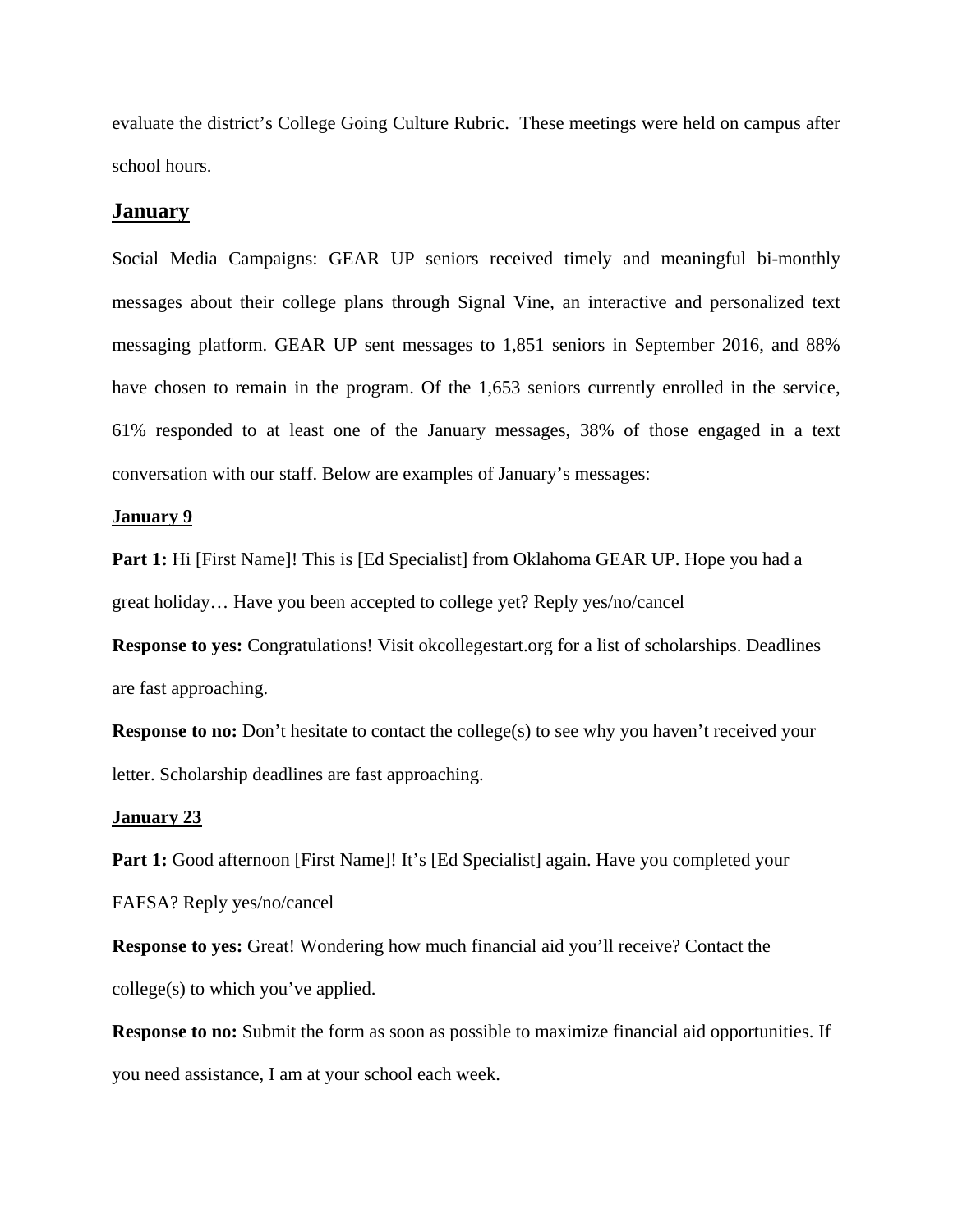## **February**

Oklahoma is fortunate to have the Oklahoma's Promise Scholarship, a state program available to Oklahoma students who apply when they are in the  $8<sup>th</sup>$ ,  $9<sup>th</sup>$ , or  $10<sup>th</sup>$  grade, whose family income doesn't exceed \$50,000 the year they apply or \$100,000 on their date of graduation, and maintain a 2.5 grade point average in a college bound high school curriculum. Students receive 100% of public college tuition, paid with legislatively awarded state funds. Oklahoma GEAR UP provides assistance to students in signing up for this program. A total of 1,234 (or 15%) of students in grades 8-12 have completed an OK Promise scholarship application for the 2015-16 school year.

## **March**

Oklahoma GEAR UP requires a minimum of three secondary grades (7-12) participate in college campus visits annually. To date, 7,661 students have completed 89 college campus tours including community colleges, regional and comprehensive universities, and private universities. Districts provide adult volunteers for these college visits, while GEAR UP provides funding for campus lunches and transportation for students. Tours include a campus walk-through of classroom buildings, dorms, student centers, and activity buildings.

 In addition to highlighted activities, teachers in 16 of the 24 Oklahoma GEAR UP districts participated in weekly Professional Learning Communities (PLCs) and quarterly PLC coaching with professionals from Solution Tree, an Oklahoma GEAR UP partner.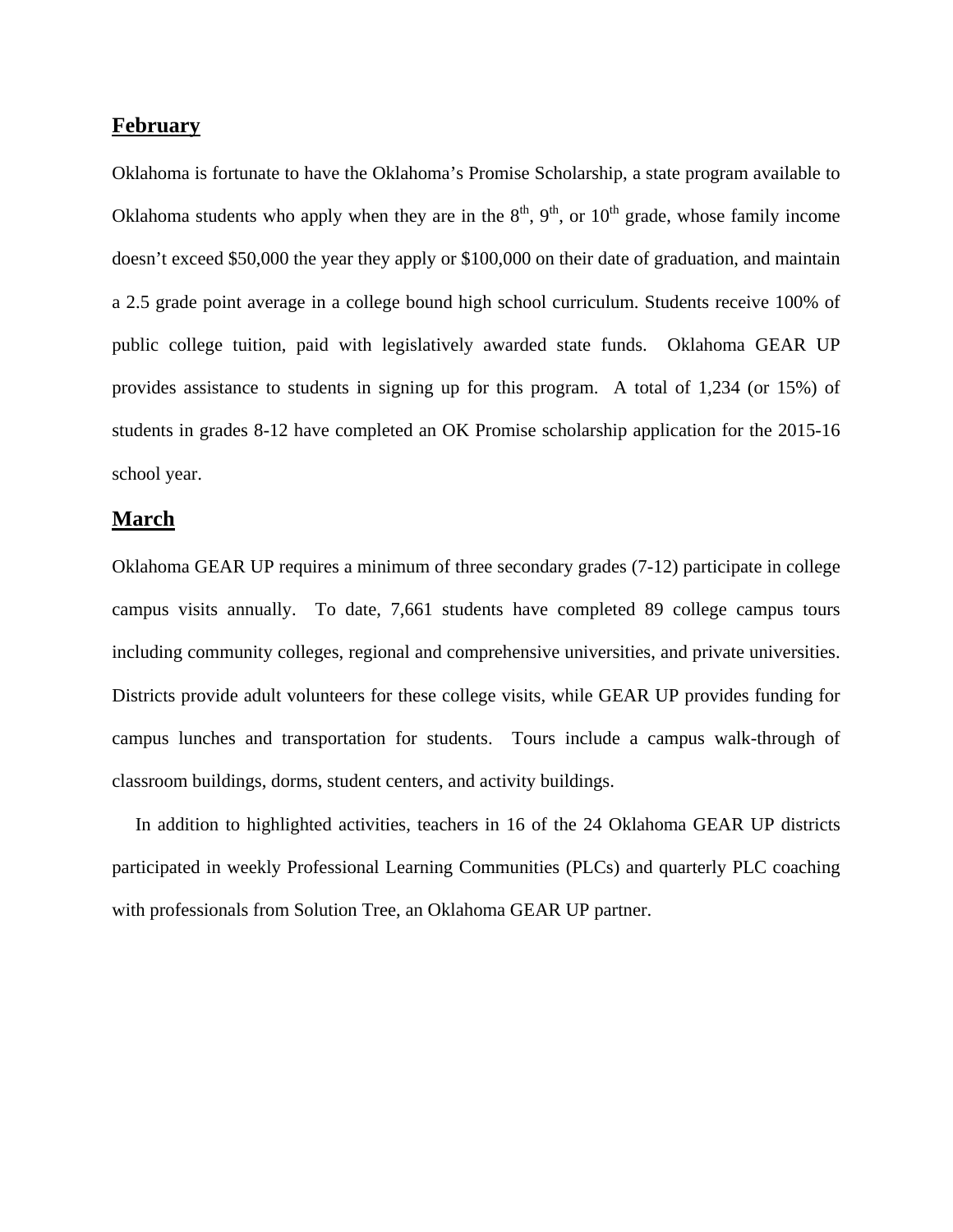## *SECTION II: NARRATIVE INFORMATION*

**1. The mission of the GEAR UP program is to significantly increase the number of low-income students who are prepared to enter and succeed in postsecondary education. Briefly describe how your project is furthering the mission of the GEAR UP program. Specifically, address how your project is: a) improving academic performance of students in the GEAR UP cohort; b) increasing educational expectations of participating students and their parents; c) improving student and family knowledge regarding postsecondary education preparation and financing; and d) working to improve high school graduation and college enrollment rates.** 

## A. **Improving Academic Performance of Students in GEAR UP:**

Eleventh graders at each of the 24 school districts had the opportunity to take a national ACT

assessment on September 29, 2016. Aggregate scores for this assessment were as follows:

| <b>Juniors ACT</b>                             | <b>of</b>       | <b>English</b> | <b>Math</b> | <b>Reading</b> | <b>Science</b> | <b>All</b><br><b>Met</b> |
|------------------------------------------------|-----------------|----------------|-------------|----------------|----------------|--------------------------|
| <b>Sept. 2016</b>                              | <b>Students</b> |                |             |                |                | Four                     |
| $\frac{6}{10}$<br><b>Meeting</b><br><b>ACT</b> | <b>Tested</b>   |                |             |                |                |                          |
| <b>Benchmark</b>                               |                 |                |             |                |                |                          |
| <b>GEAR UP Average</b>                         | 2656            | 29%            | 9%          | 19%            | 12%            | 4%                       |
| <b>ACT Score</b>                               |                 | <b>English</b> | <b>Math</b> | <b>Reading</b> | <b>Science</b> | <b>Composite</b>         |
| <b>GEAR UP Average</b>                         | 2656            | 15.5           | 17.7        | 17.4           | 17.3           | 16.9                     |

 Once student score reports were completed, GEAR UP education specialists have been working diligently with district personnel to provide directed services to various score ranges of students. For example, students who scored in the 18-21 ACT score range were provided the following direct services: meetings with students and families to discuss scores and college remediation requirements; increased student access to services such as tutoring and mentoring to help improve their content knowledge; targeted financial aid and college scholarship information and college "match" activities were completed to ensure that students were preparing to gain admittance to the college that represents their best academic fit.

All Oklahoma GEAR UP students took the PreACT assessment at the  $10<sup>th</sup>$  grade level for the first time in October 2016.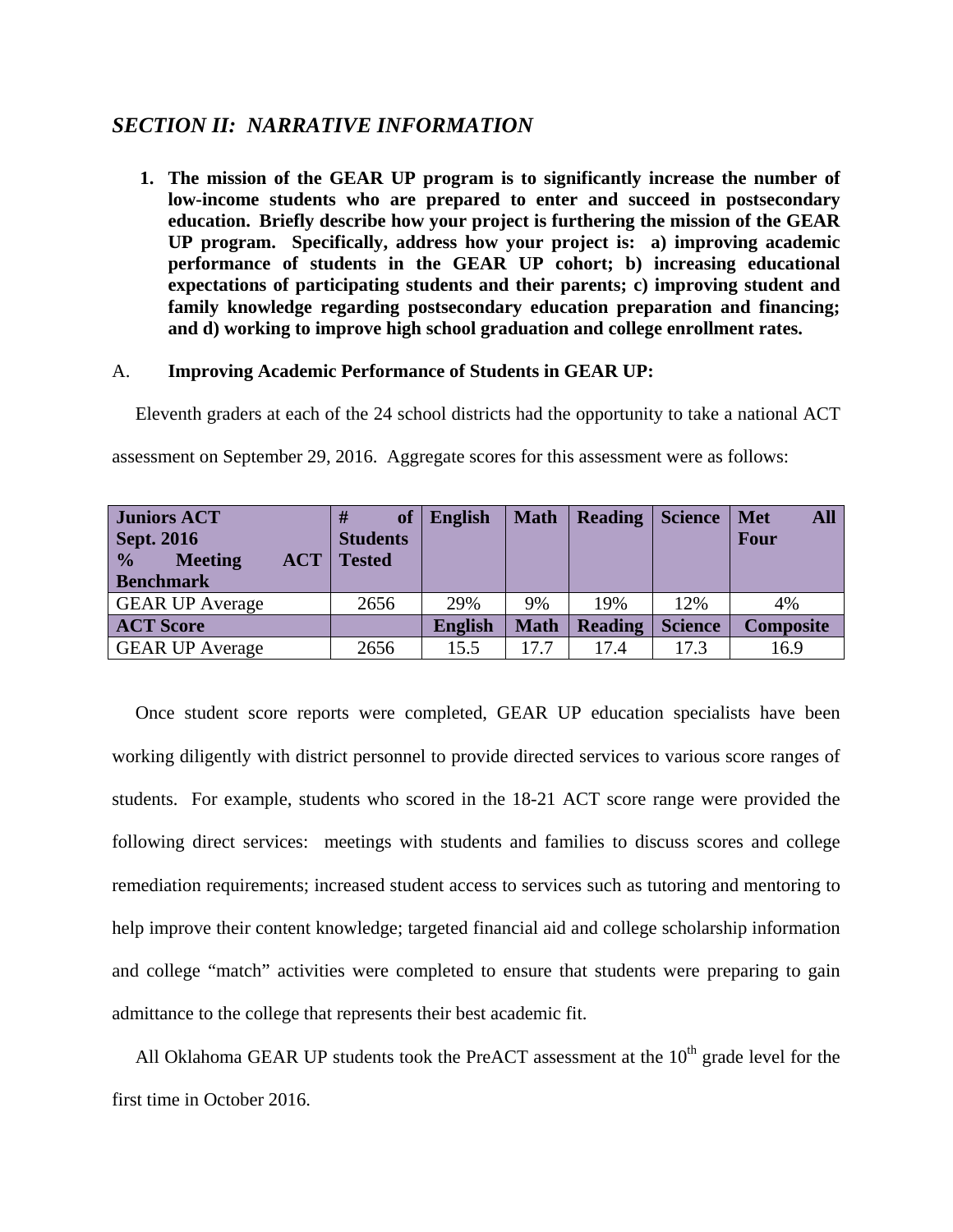Results of this PreACT assessment are as follows:

| <b>Sophomore PreACT</b><br>Oct. 2016<br>$\frac{0}{0}$<br><b>PreACT</b><br><b>Meeting</b><br><b>Benchmark</b> | <b>of</b><br><b>Students</b><br><b>Tested</b> | <b>English</b> | <b>Math</b> | <b>Reading</b> | <b>Science</b> | <b>All</b><br><b>Met</b><br>Four |
|--------------------------------------------------------------------------------------------------------------|-----------------------------------------------|----------------|-------------|----------------|----------------|----------------------------------|
| <b>GEAR UP Average</b>                                                                                       | 2889                                          | 23%            | 5%          | 15%            | 14%            | 2%                               |
| <b>PreACT Score</b>                                                                                          |                                               | <b>English</b> | <b>Math</b> | <b>Reading</b> | <b>Science</b> | <b>Composite</b>                 |
| <b>GEAR UP Average</b>                                                                                       | 2889                                          | 13.9           | 16.0        | 16.5           | 16.1           | 15.8                             |

 The 16 districts participating in the Professional Learning Community process have implemented daily student enrichment/intervention time into their regular school day to ensure that students are receiving the additional instruction they need to ensure student learning and enrichment. This time varies by district but all students received a minimum of 30 minutes of enrichment/intervention time per day. Results included a higher student grade point average, a lower percentage of students on the extracurricular weekly failing list, and an increase in student homework and assignment completion rates.

## **B. Increasing Educational Expectations of Students and Parents:**

 Activities directly related to increasing the educational expectations of students and parents have included:

- Annually, each GEAR UP school district provides college and university tours to all students in a minimum of three secondary grades (7-12). This includes visits to 24 higher education campuses throughout the state.
- Six college liaisons provided direct student services to GEAR UP students during their freshman year in college. Liaisons hosted GEAR UP events and activities on their respective college campuses, provided resource manuals to all freshmen students on the resources available to them in college, provided training and information sessions on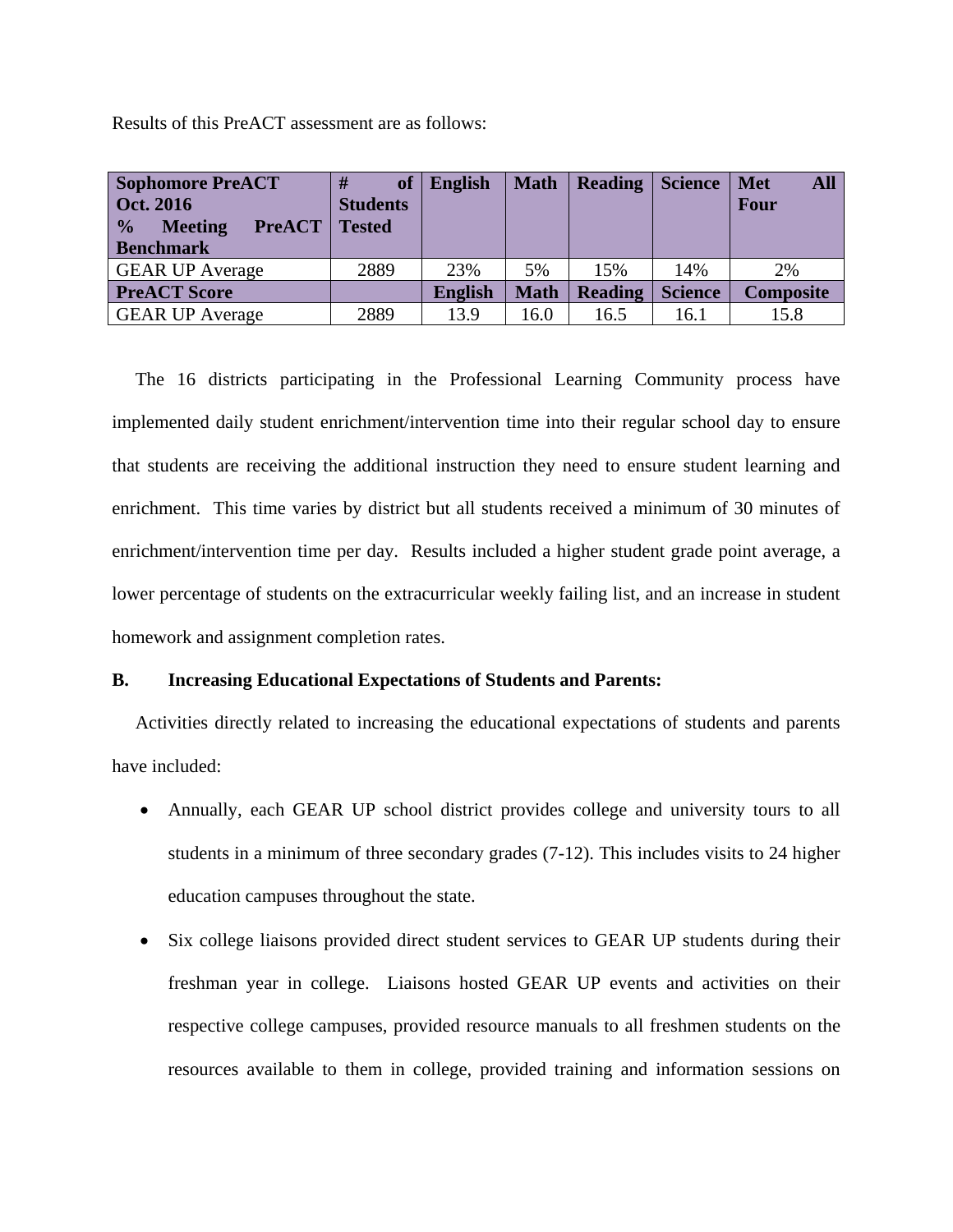study skills, time management, classroom support, etc., and provided support to students in understanding the college process.

- Oklahoma College Assistance Program college seminars were completed in all 24 GEAR UP districts covering such topics as financial aid awareness, college admissions requirements, and the college selection process to both students and parents. In addition, college liaisons and GEAR UP staff provided college information workshops to 3,354 seventh and eighth graders on careers and why college is important.
- Parent and students participated in financial aid awareness events in each district to gain valuable information on how to complete the FAFSA, where to find college scholarships, how to apply for federal aid, the differences in college loan programs, and how to prepare for college funding.
- Students and parents received college scholarship information. Many of these events were student led and included motivational speakers and former alumni who are current college students speaking to students about college life. Community organizations often provided meals for participants, door prizes, and entertainment.
- Parents received monthly GEAR UP postcards highlighting a college-going cultural event such as the state scholarship, FAFSA deadlines, and how to prepare for college. These postcards were mailed to all GEAR UP parents in the 24 communities served through GEAR UP. Follow-up conversations were provided by the GEAR UP communication team and the GEAR UP hotline assistant.
- Senior students received college planning text messages once per month through a contract with Signal Vine.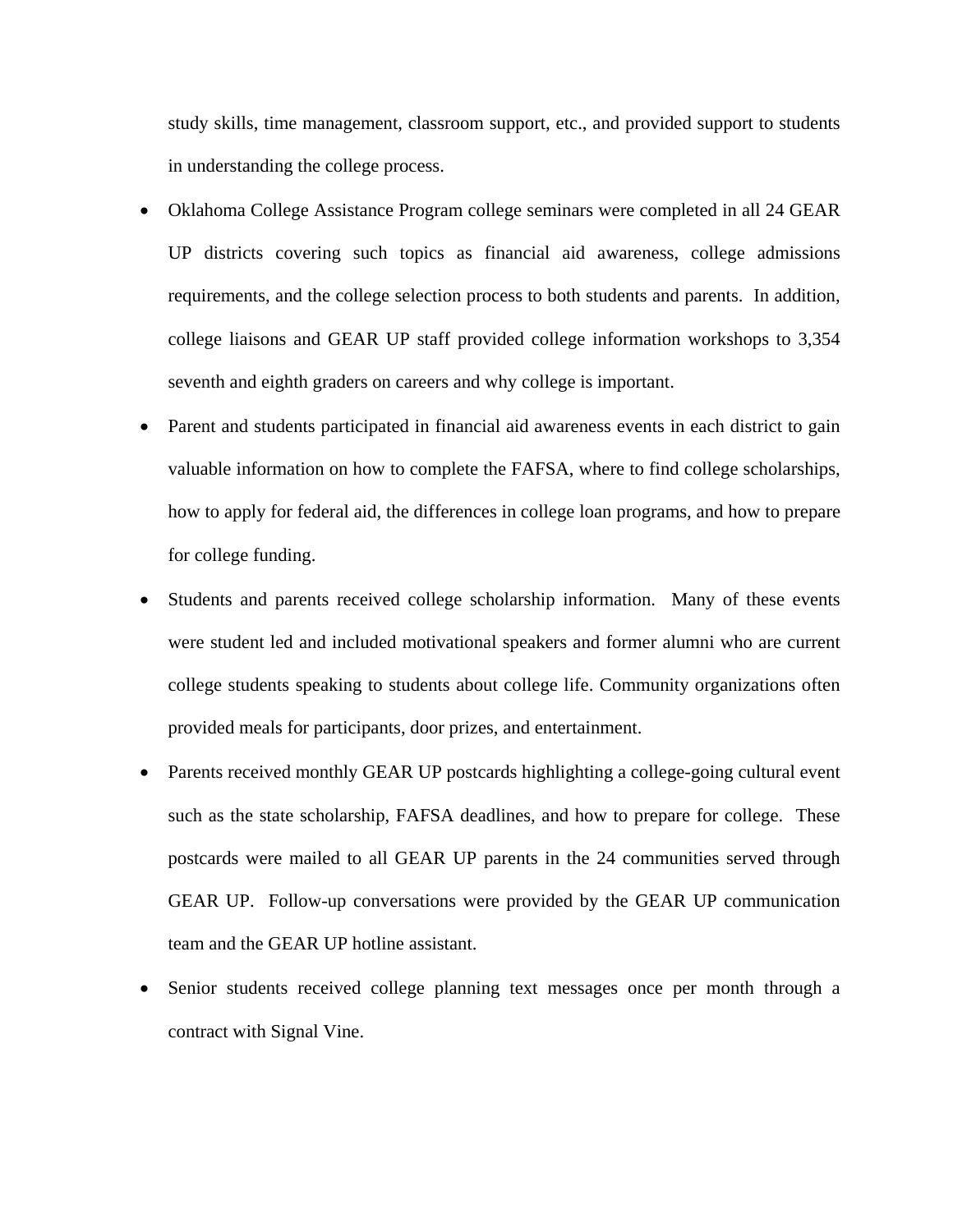Oklahoma GEAR UP initiated a social media campaign and provided monthly messages on several social media platforms for parents and students. A checklist for senior next steps following Senior College Application Week reached 31,288 people, had 1,101 link clicks, 330 post reactions, 6 comments and 40 shares.

# **C. Improving Student and Family Knowledge Regarding Postsecondary Education Preparation and Financing:**

 ACT Prep workshops were held in GEAR UP school districts prior to the junior and senior ACT national test dates. A total of 2,862 juniors and seniors received test taking strategies to help them better prepare for the ACT college entrance exam. Districts reported an average student gain of two points on the ACT with some students gaining as many as seven points from one ACT assessment to the next.

 In addition, Oklahoma parents and students had access to a 24/7 Student College Information Hotline in both English and Spanish. A total of 424 calls were answered on the hotline from April 2016 through March 2017.

## **D. Working to Improve High School Graduation and College Enrollment Rates:**

 GEAR UP students received assistance and training in college prep testing strategies, study skills development, and tutoring opportunities to assist in better preparing them for postsecondary success. In addition, GEAR UP parents were given the opportunity to review individual student ACT results and were provided assistance on how to help their students prepare for high school graduation and postsecondary success. Students toured college campuses, received instruction on college admission requirements and instructions for signing up for the state scholarship program, and participated in college access training in collaboration with the Oklahoma College Assistance Program. Oklahoma GEAR UP students also participated in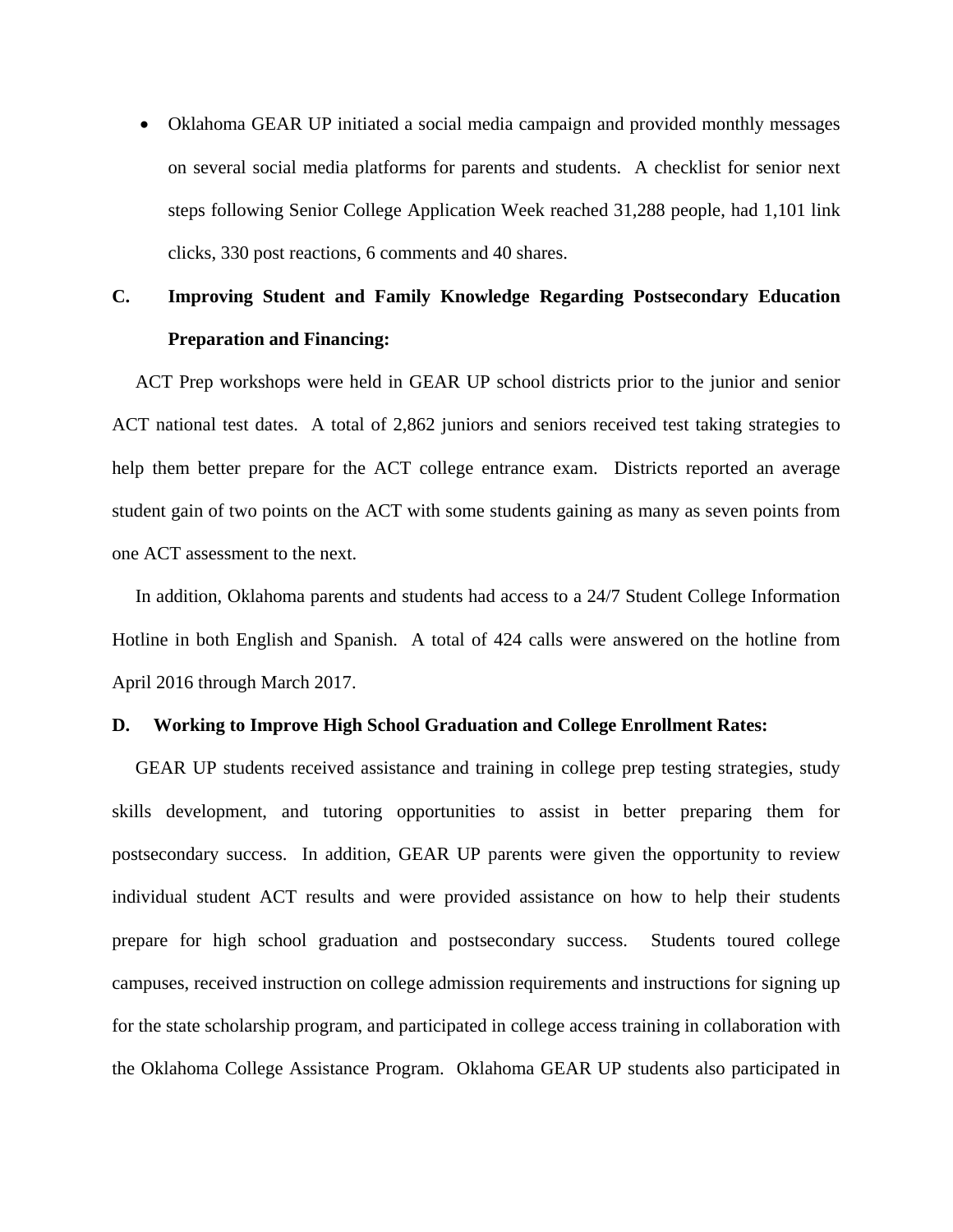leadership development programs to better prepare them for postsecondary success, with two students selected to represent Oklahoma at the White House for the First Lady's *Beating the Odds Summit.* 

 This past summer, four Oklahoma GEAR UP students were selected for the fourth inaugural class of the GEAR UP Alumni Leadership Academy (GUALA). GUALA is a highly selective program that provides 12 months of training and mentoring for GEAR UP Alumni Leaders around the four pillars of the GUALA mission to advance the college and career readiness of students in their communities: peer outreach, social media activism, public speaking, and issue advocacy. Alumni Leaders attended an intensive leadership development training week in Washington, DC in June and have worked throughout the year mentoring college freshman and inspiring high school students to pursue college. Only 30 students are chosen for this nationwide honor, and Oklahoma is the first state to have four students selected since the program's inception. Oklahoma's 2016 GUALA students were:

- Jarrod Barnett, McLoud
- Timothy Linthicum, Roland
- Jane Moore, Caney Valley
- Jessica Trammell, Roland

## **What aspects of your program do you think are most successful (have the greatest impact)? Why?**

 In November, Oklahoma GEAR UP hosted 105 superintendents, principals and teachers at a state conference designed to showcase the very best ideas, with emphasis on current trends, exemplary practices and proven approaches. Session topics ranged from student, parent and community outreach, professional learning communities, student preparation tools and resources, direct student services and more. Below were the conference's breakout session titles: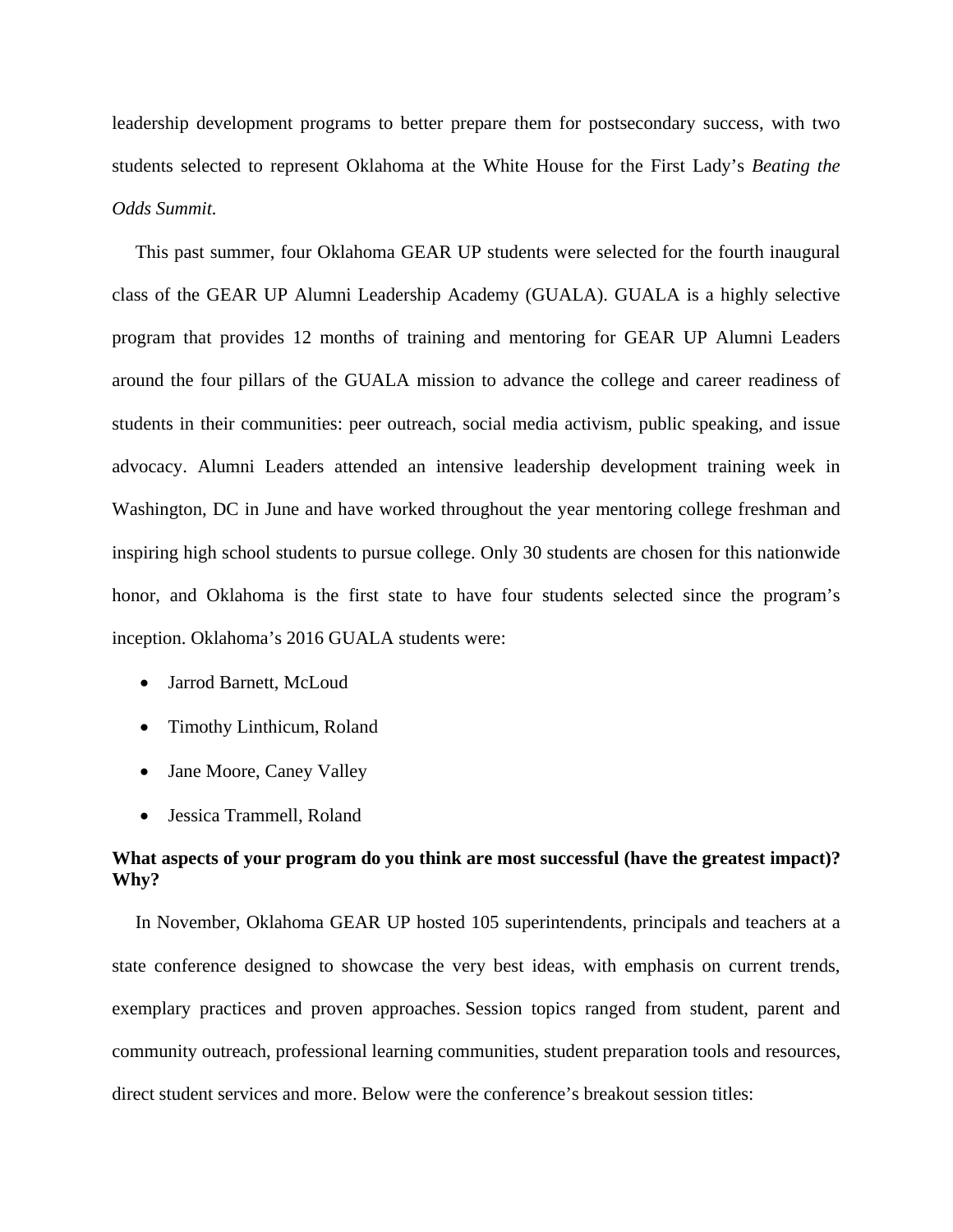- Principals Summit
- Middle School ELA Mapping & Alignment
- How to Create Fun Events that Help Foster a College-Going Culture
- Back to the Future
- Student Tracking of Assessments
- Take off the Training Wheels! Attempting PLCs without a Coach
- Color Your Campus
- FOCUS Facilitating Our Children Until Successful
- FLEXible Students Get in Shape at Ardmore Middle School
- We are Music Makers, We are the Dreamers of Dreams
- Communication Skills that Work
- Data, Data and More Data
- What Does Rigor Mean?

 GEAR UP also celebrated with conference participants the exciting strides GEAR UP school districts have made toward college readiness. GEAR UP Champions were recognized for: an increase in college-going rates; the highest number of students who are persisting in college; most improved college readiness based on students' ACT scores; the highest Oklahoma's Promise enrollment and the most 2016 graduates who completed the FAFSA.

 In addition, a successful component of the Oklahoma GEAR UP program continued to be the relationships that field staff have with school district personnel and students. Education specialists and college liaisons were expected to be in each school building a minimum of one day per week. The field staff assisted the districts with administrative and counseling duties and responsibilities, as well as assisted in organizing direct student services and leading professional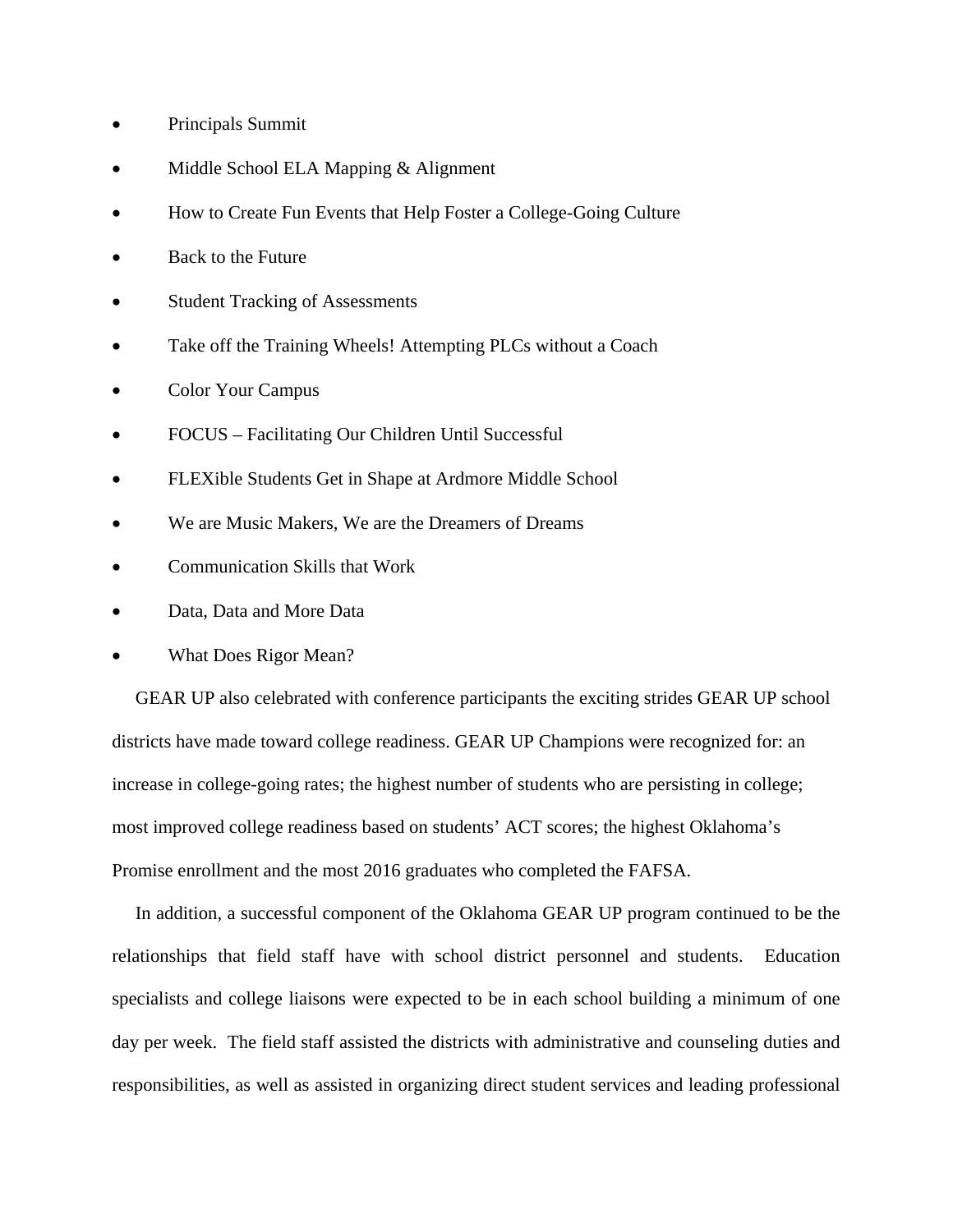learning community meetings. These professional relationships have helped ensure participation in GEAR UP funded projects and activities by teachers, administrators, students, and parents.

 An additional impact for Oklahoma GEAR UP was the direct student service that is being provided to GEAR UP students enrolled within the 24 school districts. These services included college visits, leadership classes, study skills development, test taking strategies, tutoring and mentoring, summer programs, and additional opportunities for common formative assessments aligned to the new Oklahoma State Standards. Students also received information on the value of the ACT assessment and how this exam can assist them in improving their skills and confidence for better postsecondary preparation. Students and parents received detailed information on how to interpret their student's ACT score and how to seek out services to improve their score once they retake the assessment in their senior year.

 The direct student services impact was evidenced by the increase in participation of students in College App Week, the increase of students who completed the FAFSA, and the increase of districts who offered financial aid events for parents and students.

 Another successful aspect of the program was the professional development provided to teachers and administrators, both by GEAR UP staff, and by attendance at state and national conferences and trainings. School district personnel are implementing a variety of college going and high performance culture activities into their practices and routines to better prepare students for postsecondary success.

### **What barriers or problems have you encountered in planning, developing, implementing, and / or administering your grant? How have you addressed these problems?**

 While the PLC process will eventually lead to improved student achievement, Oklahoma GEAR UP districts continue to struggle on the ACT. The unstable policies (including multiple changes in state academic standards over the course of this grant) and funding by the Oklahoma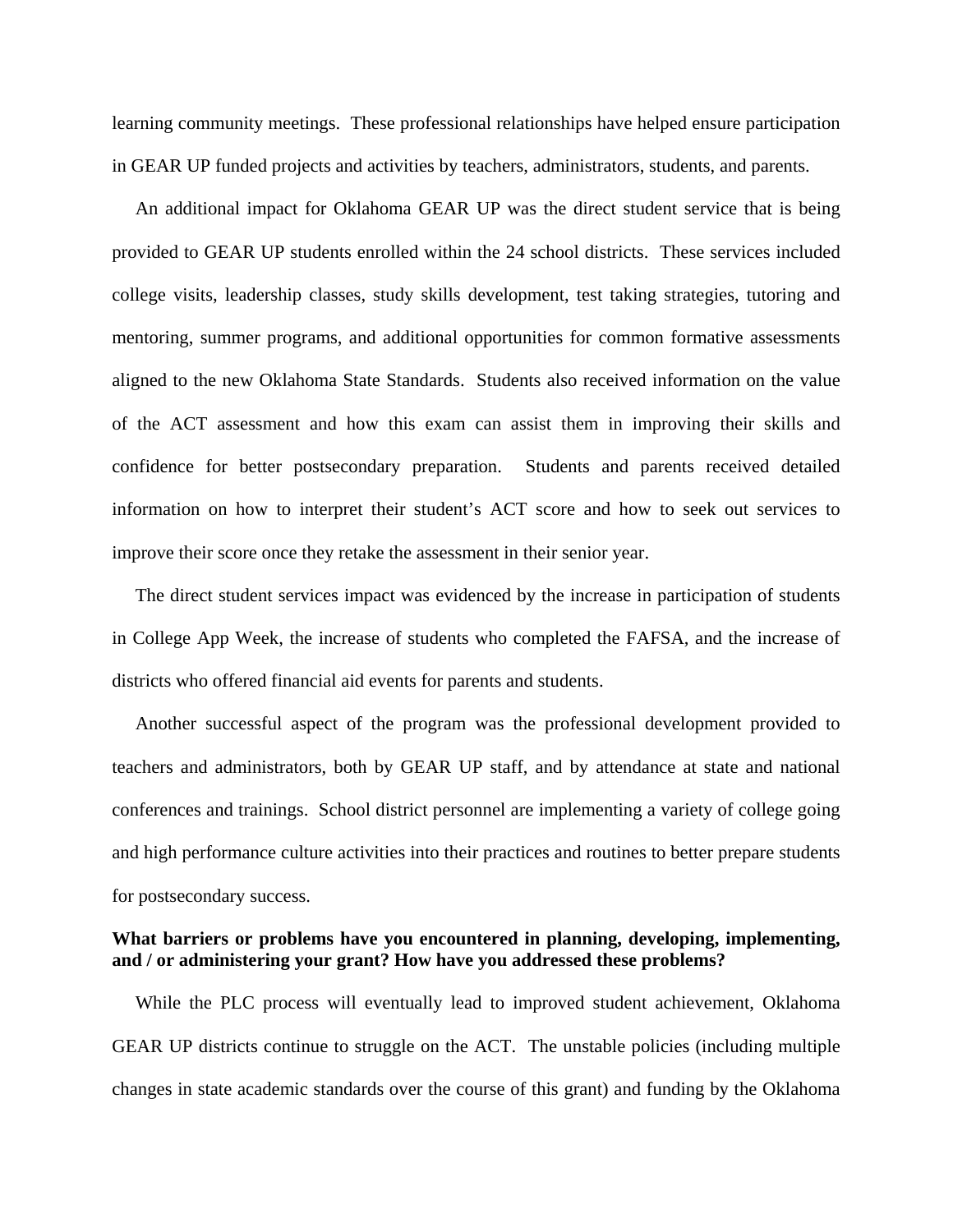Legislature create difficulties in building district buy-in on professional development addressing curriculum. GEAR UP pays for every junior to take the ACT national assessment in early fall of each year. Results since the inception in 2013 are as follows:



**Describe briefly the progress that you have made during this reporting period in implementing your evaluation plan as described in your approved application for GEAR UP funding.** 

 The evaluation plan utilizes the ALCA web-based data warehouse system for the collection of all evaluation data including both quantitative and qualitative data. Specific activity forms are completed by field staff and district personnel and imported into the web-based system for easy retrieval and analysis of program participation, survey results, and enrollment figures. This system makes it easy to aggregate reports for the GEAR UP project to make formative adjustments to the implementation process.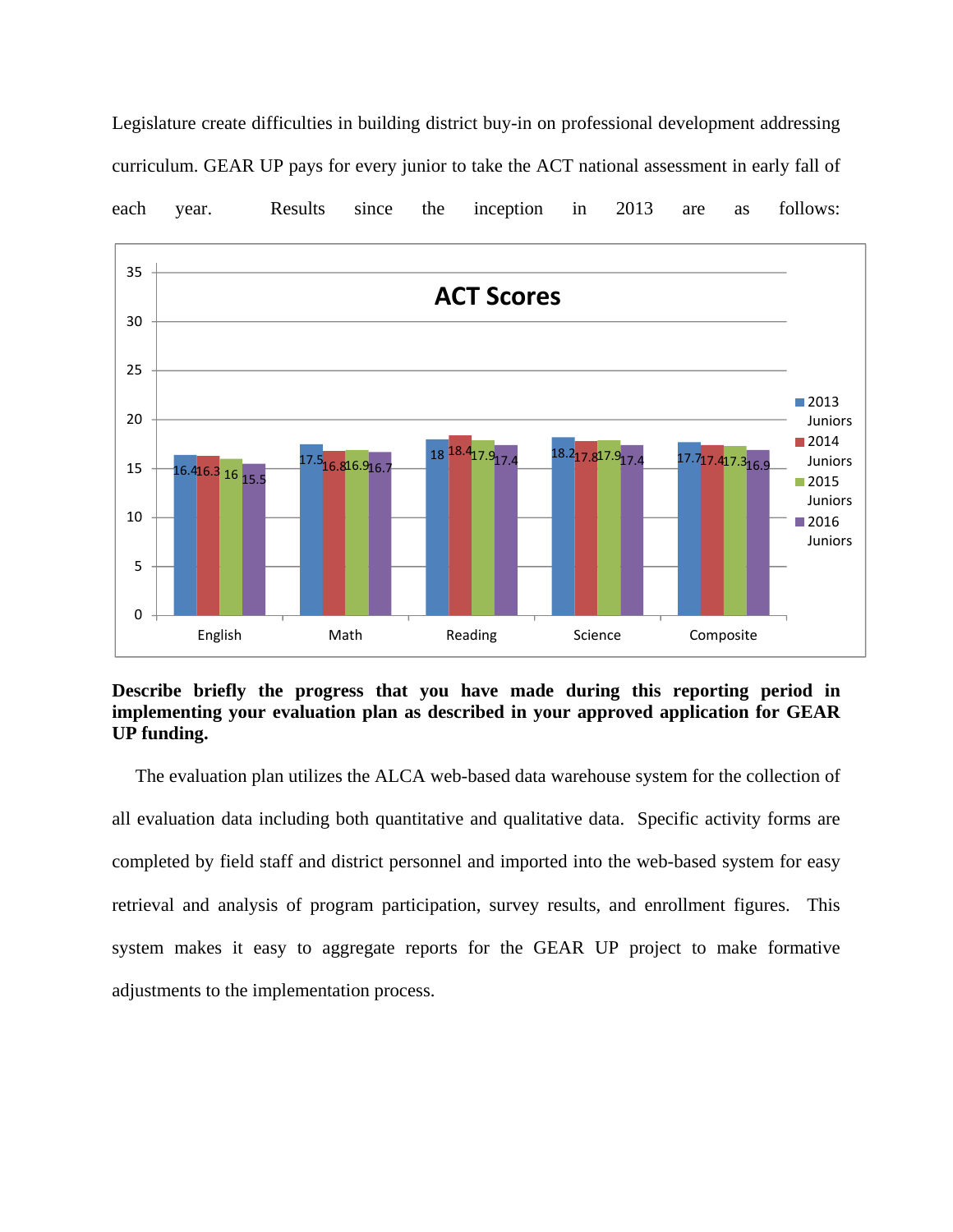The internal GEAR UP evaluator has created a variety of reporting documents and provided training to all education specialists in order to better document professional development and GEAR UP related activities to ensure a direct tie from these activities to GEAR UP funding.

 The Oklahoma GEAR UP internal evaluator has created data sets for GEAR UP staff and have also provided four days of data training centered on a data action model, a systematic process for reviewing and responding to data. This model has three main phases: Gathering and Reviewing Data, Identifying Gaps, and Planning for and Evaluating Action. In addition to this training, education specialists have completed Professional Learning Communities training and School Reform Initiative training where they have learned the protocols to use when working with teachers on data review and analysis. These trainings are being replicated at the school level to assist with sustainability of the GEAR UP programs and activities and to assist with systemic change in Oklahoma teaching and learning.

## **Describe how your project's activities and outcomes are likely to be sustained over time. What systemic changes have occurred in your school(s)?**

 This year's sustainability plan concentrated on changing the belief system of school leaders and teachers in an effort to continue to build a college-going culture in the districts that will be sustainable over time utilizing the college-going culture rubric. The results of this rubric were utilized in the design of each district's plan for improvement through funding from the GEAR UP project. This rubric is revisited each school year to determine if the district is advancing in their quest for improving their school culture.

 Another mind shift change included a focus on Professional Learning Communities in 16 Oklahoma GEAR UP districts (9 districts opted out of participating). A professional learning community (PLC) involved much more than a staff meeting or group of teachers getting together to discuss a book they've read. Instead, a PLC represented the institutionalization of a focus on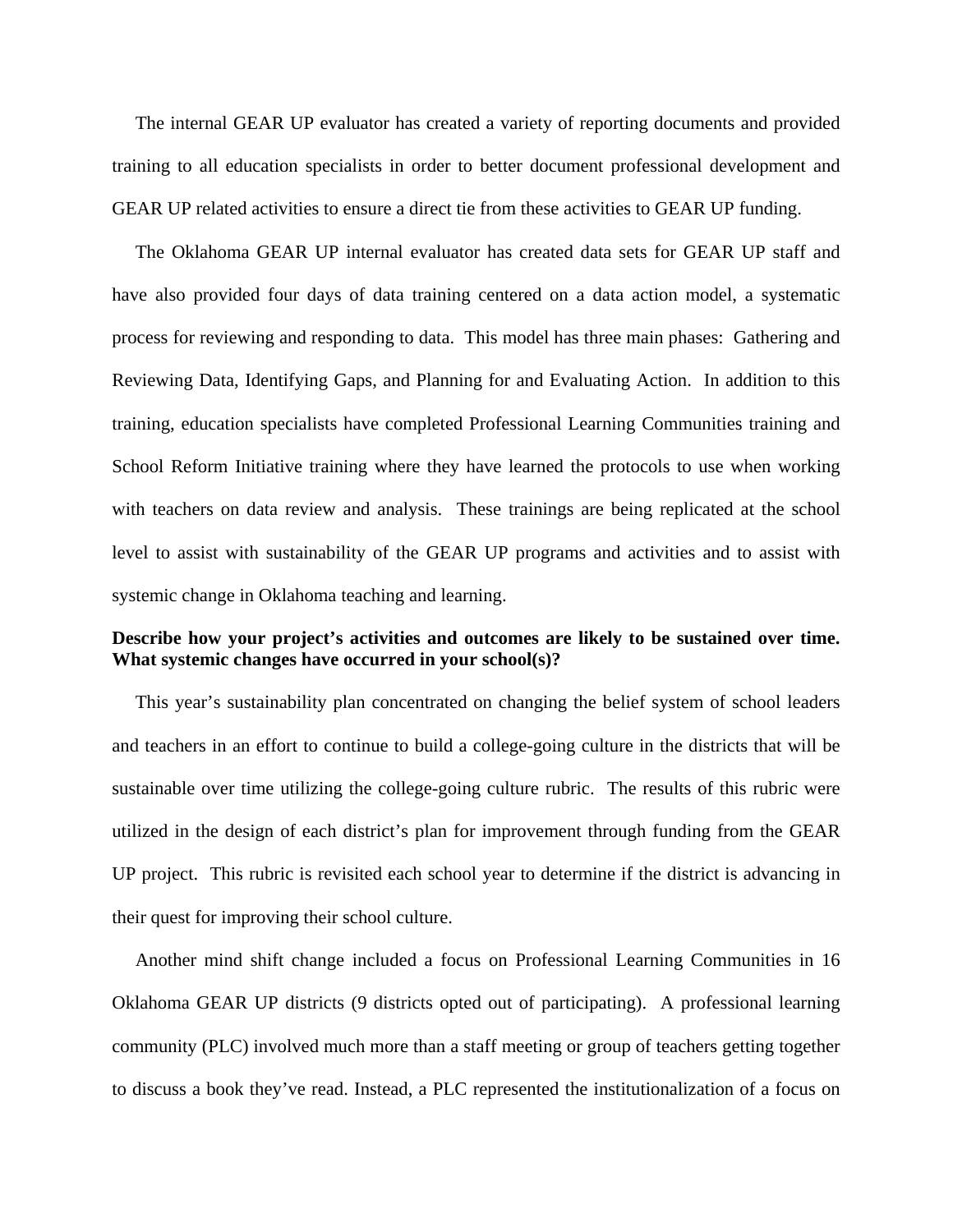continuous improvement in student learning through effective classroom instruction and targeted interventions. Called "the most powerful professional development and change strategy available," PLCs led to reliable growth in student learning.

 In summary, PLCs entailed whole-staff involvement in a process of intensive reflection upon instructional practices and desired student benchmarks, as well as monitoring of outcomes to ensure success. PLCs enable teachers to continually learn from one another via shared visioning and planning, as well as in-depth critical examination of what *does* and *doesn't* work to enhance student achievement.

 The focus of PLCs was ongoing "job-embedded learning," rather than one-shot professional development sessions facilitated by outsiders, who have little accountability regarding whether staff learning is successfully applied. In addition, PLCs emphasized teacher leadership, along with their active involvement and deep commitment to school improvement efforts. PLCs therefore benefited teachers just as much as they did students.

 For the past two years, Oklahoma GEAR UP provided funding for teacher training for 16 districts to create this process of intensive reflection and job-embedded learning. Typically, schools completed six steps—study, select, plan, implement, analyze, and adjust. Prior to beginning the process, teachers reviewed student achievement data to identify a specific standard or standards on which many students are not meeting the goal. Then:

- Teachers worked in collaborative planning teams to examine critically and discuss standardsbased learning expectations for students.
- Teams selected evidence-based instructional strategies for meeting the standards.
- Teams developed a common lesson plan incorporating the selected strategies and identify the type of student work each teacher will use to demonstrate learning.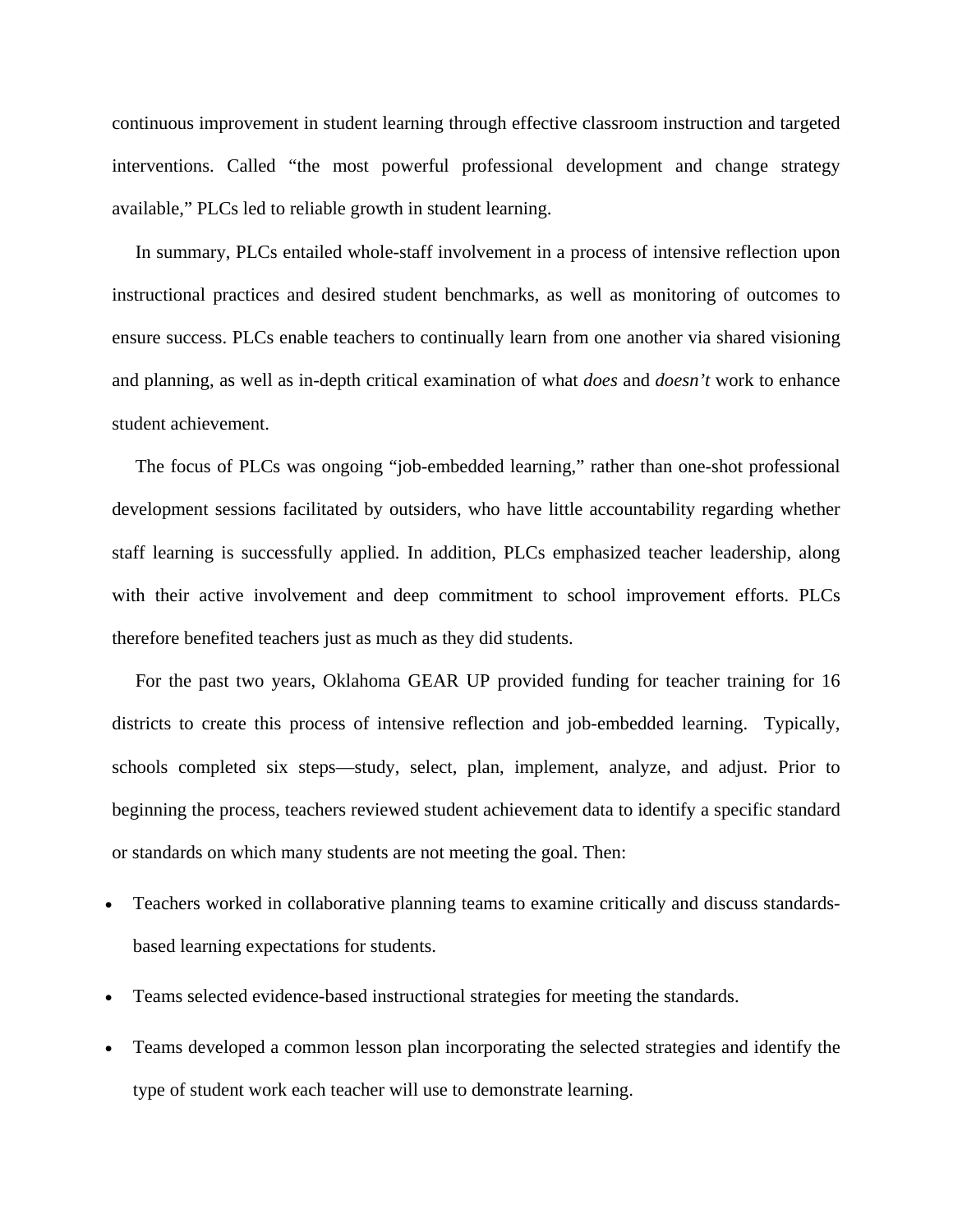- Teachers implemented the planned lesson, record successes and challenges, and gather evidence of student learning.
- Teams reviewed student work and discuss student understanding of the standards.
- Teams reflected on the implications of the analysis of student work and discuss potential modifications to instructional strategies and targeted interventions.
- Teams implemented the targeted interventions to improve understanding for students who previously fell short of the standard.

 Districts set aside time during the workday for staff teams to meet throughout the year. They have also focused their efforts on essential questions about learning and generated products such as lists of key student outcomes, methods of assessment and strategies for meeting goals.

 Teacher participation in grant writing training was another sustainability plan for Oklahoma GEAR UP. Each summer, teachers from the GEAR UP districts participate in a two-day professional development course on how to write classroom grants. In 2016, 15 teachers participated in this training. As a requirement of the GEAR UP sustainability plan, every staff member in attendance was required to submit a grant application prior to February 1, 2017. All participants completed a grant application that was submitted for potential funding.

## **Please provide any additional information about your project that you think would be helpful to the Department of Education in evaluating your performance or understanding the contents of your annual report.**

Hard copies of artifacts from the Oklahoma GEAR UP Communications office will be mailed separately.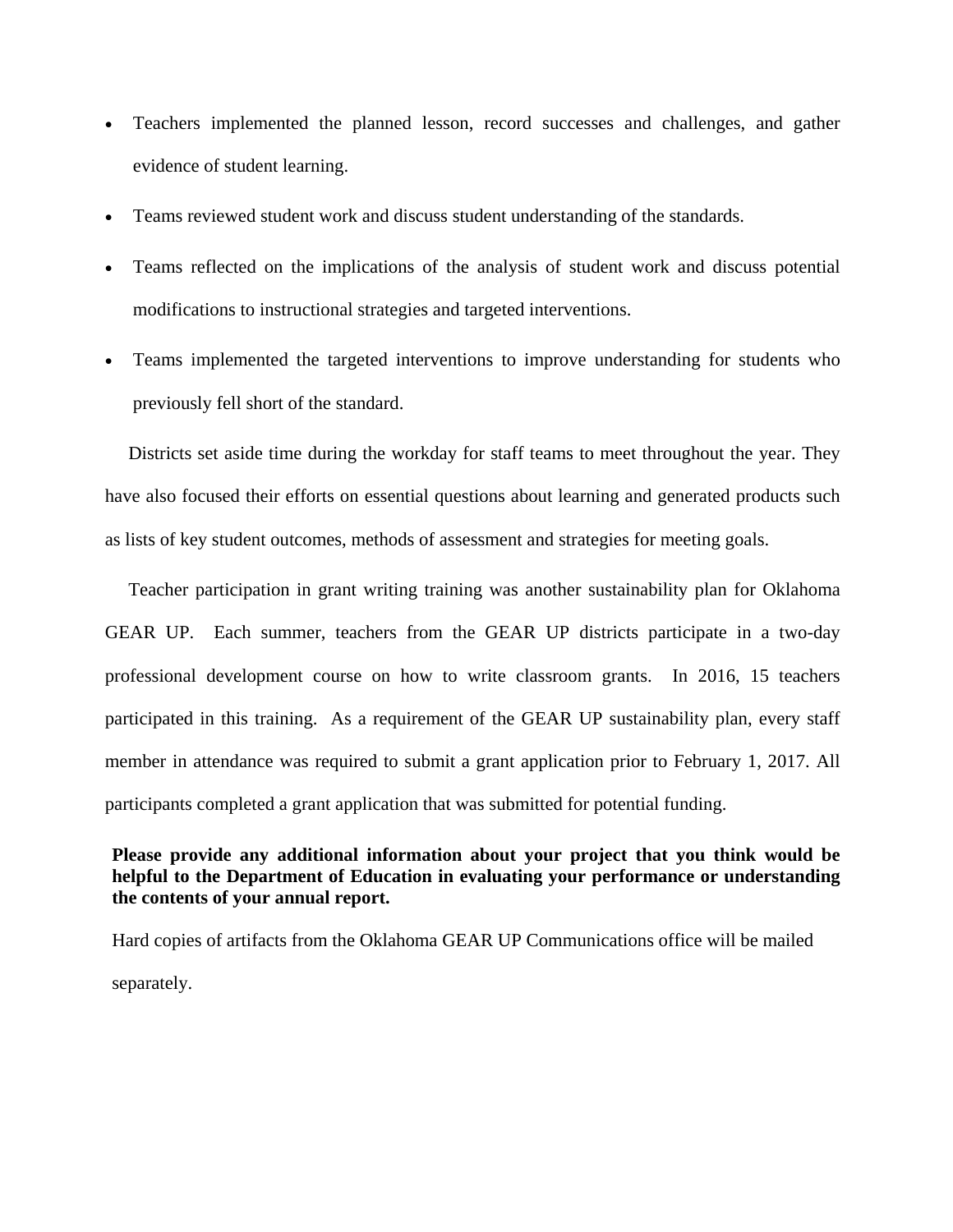**A. Describe the progress that your project has made towards accomplishing the objectives of your project for this reporting period as outlined in your grant application or work plan. Please list your objectives in the table below, and indicate what activities have taken place, the quantitative results of those activities, and actions required (what, if any, changes do you intend to make in response to the results that you have seen). You may change the page layout of this table to landscape, if needed.** 

| <b>Objectives:</b><br>List the approved<br>objectives from<br>your<br>grant<br>application<br>work<br>plan.<br>or<br>provide<br>Where<br>applicable,<br>baseline data.                                                                                                                                                       | <b>Activities:</b> List the activities that<br>have been conducted to meet the<br>objective.                                                  | Results: Has the objective been met?<br>If not, what progress have you made<br>in reaching the objective?                                                                                                                                  | <b>Actions</b><br>required:<br>Are<br>you planning to<br>make changes to<br>the<br>grant<br>in<br>response to<br>the<br>results?                                                                                |
|------------------------------------------------------------------------------------------------------------------------------------------------------------------------------------------------------------------------------------------------------------------------------------------------------------------------------|-----------------------------------------------------------------------------------------------------------------------------------------------|--------------------------------------------------------------------------------------------------------------------------------------------------------------------------------------------------------------------------------------------|-----------------------------------------------------------------------------------------------------------------------------------------------------------------------------------------------------------------|
| Example: 1. Enrollment in $7th$<br>grade pre-algebra, 8 <sup>th</sup> grade<br>algebra, and 8 <sup>th</sup> grade advanced<br>science classes will increase by<br>5% by next year.<br>Baseline:<br>Pre-algebra 7 <sup>th</sup> grade -- 10%<br>Algebra $8^{\text{th}}$ grade -- 5%<br>Adv. Sci. $8^{\text{th}}$ grade -- 20% | Example: Instructional support<br>services, staff development to<br>improve<br>instruction,<br>and<br>articulation with elementary<br>schools | Enrollment<br>Example:<br>changes<br>from 2008/09 to 2009/10: 1) $7^{\text{th}}$<br>grade pre-algebra: +65%<br>2) $8th$ grade algebra: $+5\%$<br>$3)$ $8th$ grade advanced science: -6%<br>(due to increased standards for<br>enrollment). | Example:<br>Continue<br>to<br>identify<br>students<br>needing<br>intervention<br>services<br>based<br>on achievement<br>Add<br>scores.<br>science<br>component<br>to<br>school<br>after<br>tutoring<br>program. |
| 1. The percentage of                                                                                                                                                                                                                                                                                                         | Oklahoma GEAR UP                                                                                                                              | This year, 2,933 GEAR UP                                                                                                                                                                                                                   | Increase                                                                                                                                                                                                        |
| students who pass pre-                                                                                                                                                                                                                                                                                                       | provided Solution Tree                                                                                                                        | students passed pre-algebra                                                                                                                                                                                                                | capacity of                                                                                                                                                                                                     |
| algebra by the end of the                                                                                                                                                                                                                                                                                                    | PLC training to all                                                                                                                           | by the end of the eighth grade                                                                                                                                                                                                             | math PLC                                                                                                                                                                                                        |
| eighth grade will increase                                                                                                                                                                                                                                                                                                   | teachers in grades 7-12 a                                                                                                                     | compared to 3,064 students                                                                                                                                                                                                                 | teams to                                                                                                                                                                                                        |
| an average of 5% per year                                                                                                                                                                                                                                                                                                    | minimum of three times                                                                                                                        | in last year's report. This is a                                                                                                                                                                                                           | provide                                                                                                                                                                                                         |
| as measured by LEA                                                                                                                                                                                                                                                                                                           | during the year. PLC                                                                                                                          | slight decrease from last                                                                                                                                                                                                                  | timely,                                                                                                                                                                                                         |
| student achievement data.                                                                                                                                                                                                                                                                                                    | teams meet on a weekly                                                                                                                        | year. This objective was not                                                                                                                                                                                                               | targeted                                                                                                                                                                                                        |
| Baseline data indicates                                                                                                                                                                                                                                                                                                      | basis in all school sites.                                                                                                                    | met.                                                                                                                                                                                                                                       | classroom                                                                                                                                                                                                       |
| 14.4% of students have                                                                                                                                                                                                                                                                                                       | Schools have built                                                                                                                            |                                                                                                                                                                                                                                            | interventions.                                                                                                                                                                                                  |
| meet the College                                                                                                                                                                                                                                                                                                             | student                                                                                                                                       |                                                                                                                                                                                                                                            |                                                                                                                                                                                                                 |
| Readiness Benchmark on                                                                                                                                                                                                                                                                                                       | intervention/enrichment                                                                                                                       |                                                                                                                                                                                                                                            | Assist                                                                                                                                                                                                          |
| the EXPLORE                                                                                                                                                                                                                                                                                                                  | time into their school day.                                                                                                                   |                                                                                                                                                                                                                                            | schools in                                                                                                                                                                                                      |
| assessment.                                                                                                                                                                                                                                                                                                                  |                                                                                                                                               |                                                                                                                                                                                                                                            | developing                                                                                                                                                                                                      |
|                                                                                                                                                                                                                                                                                                                              | Math teachers received                                                                                                                        |                                                                                                                                                                                                                                            | Tier <sub>2</sub>                                                                                                                                                                                               |
|                                                                                                                                                                                                                                                                                                                              | content specific training                                                                                                                     |                                                                                                                                                                                                                                            | remediation                                                                                                                                                                                                     |
|                                                                                                                                                                                                                                                                                                                              | in developing essential                                                                                                                       |                                                                                                                                                                                                                                            | strategies.                                                                                                                                                                                                     |
|                                                                                                                                                                                                                                                                                                                              | standards, unpacking                                                                                                                          |                                                                                                                                                                                                                                            |                                                                                                                                                                                                                 |
|                                                                                                                                                                                                                                                                                                                              | standards into specific                                                                                                                       |                                                                                                                                                                                                                                            |                                                                                                                                                                                                                 |
|                                                                                                                                                                                                                                                                                                                              | learning targets,                                                                                                                             |                                                                                                                                                                                                                                            |                                                                                                                                                                                                                 |
|                                                                                                                                                                                                                                                                                                                              | developing pacing guides,                                                                                                                     |                                                                                                                                                                                                                                            |                                                                                                                                                                                                                 |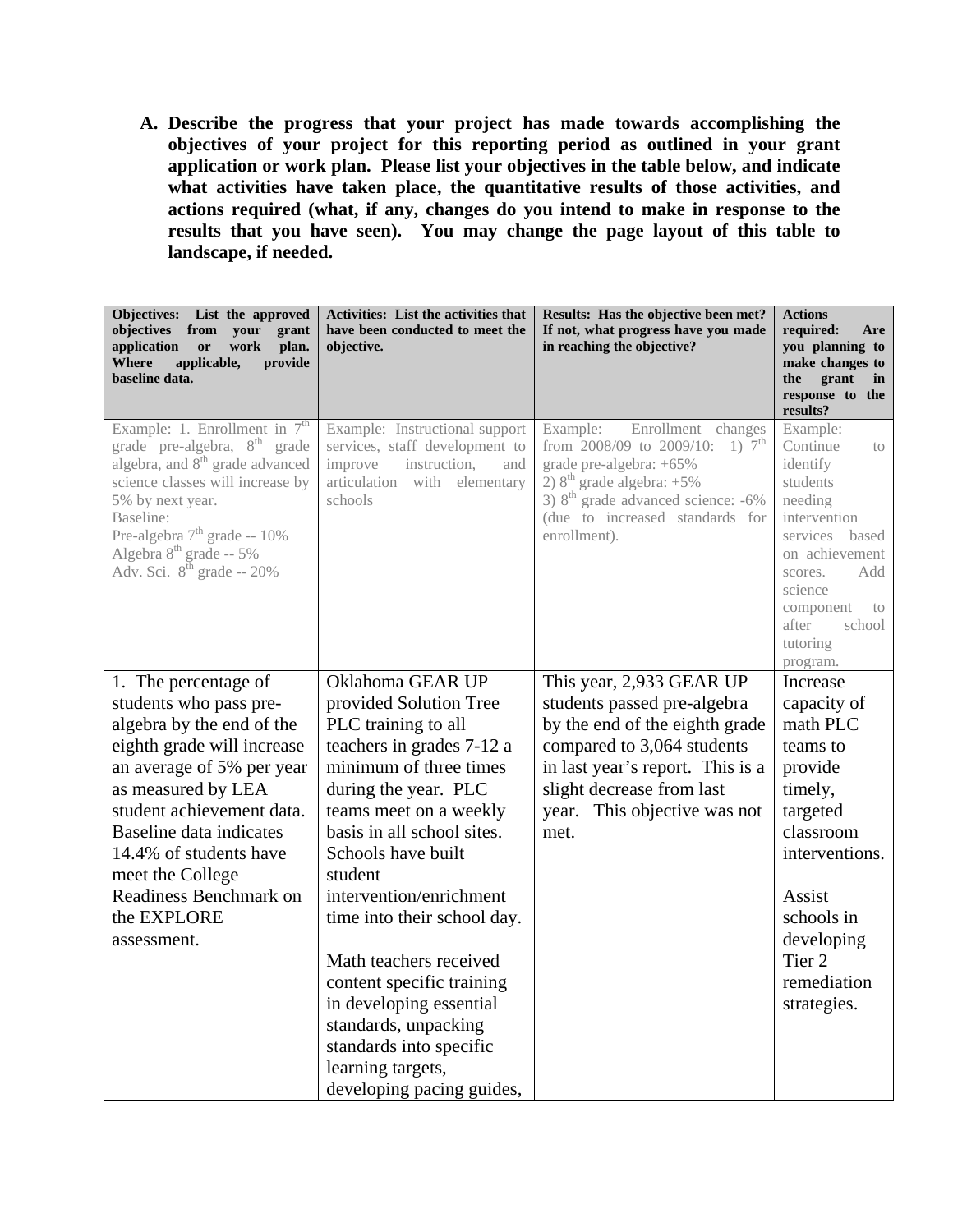|                            | writing common              |                                |                   |
|----------------------------|-----------------------------|--------------------------------|-------------------|
|                            | formative assessments,      |                                |                   |
|                            | analyzing assessment        |                                |                   |
|                            | data, and planning          |                                |                   |
|                            | interventions based on      |                                |                   |
|                            | this data.                  |                                |                   |
|                            | <b>STEM</b> camps were      |                                |                   |
|                            | available to students in    |                                |                   |
|                            | summer 2016.                |                                |                   |
| 2. The percentage of       | Oklahoma GEAR UP            | This year, 2,532 students      | Increase          |
| students who pass          | provided Solution Tree      | passed Algebra I by the end    | capacity of       |
| Algebra I by the end of    | PLC training to all         | of the ninth grade compared    | math PLC          |
| the ninth grade will       | teachers in grades 7-12 a   | to 3,339 students in last      | teams to          |
| increase 3% per year as    | minimum of three times      | year's report. This is a       | provide           |
| measured by LEA student    | during the year. PLC        | decrease. This objective was   | timely,           |
| achievement data.          | teams meet on a weekly      | not met.                       | targeted          |
|                            | basis in all school sites.  |                                | classroom         |
|                            | Schools have built student  |                                | interventions.    |
|                            | enrichment/intervention     |                                |                   |
|                            | time into their school day. |                                | Assist            |
|                            |                             |                                | schools in        |
|                            | Math teachers received      |                                | developing        |
|                            |                             |                                | Tier <sub>2</sub> |
|                            | content specific training   |                                | remediation       |
|                            | in developing essential     |                                |                   |
|                            | standards, unpacking        |                                | strategies.       |
|                            | standards into specific     |                                |                   |
|                            | learning targets,           |                                |                   |
|                            | developing pacing guides,   |                                |                   |
|                            | writing common              |                                |                   |
|                            | formative assessments,      |                                |                   |
|                            | analyzing assessment        |                                |                   |
|                            | data, and planning          |                                |                   |
|                            | interventions based on      |                                |                   |
|                            | this data.                  |                                |                   |
|                            | <b>STEM</b> camps were      |                                |                   |
|                            | available to students in    |                                |                   |
|                            | summer 2016.                |                                |                   |
| 3. The percentage of       | Oklahoma GEAR UP            | This year's data show that     | No changes        |
| students who take three    | provided Solution Tree      | 1,298 students took three      | are               |
| years of mathematics       | PLC training to all         | years of mathematics beyond    | anticipated at    |
| beyond Algebra I by the    | teachers in grades 7-12 a   | Algebra I. This is a           | this time.        |
| $12th$ grade will increase | minimum of three times      | significant increase of nearly |                   |
| 5% per year as measured    | during the year. PLC        | 50% compared to last year's    |                   |
| by LEA student data.       | teams meet on a weekly      | number of 877 students. This   |                   |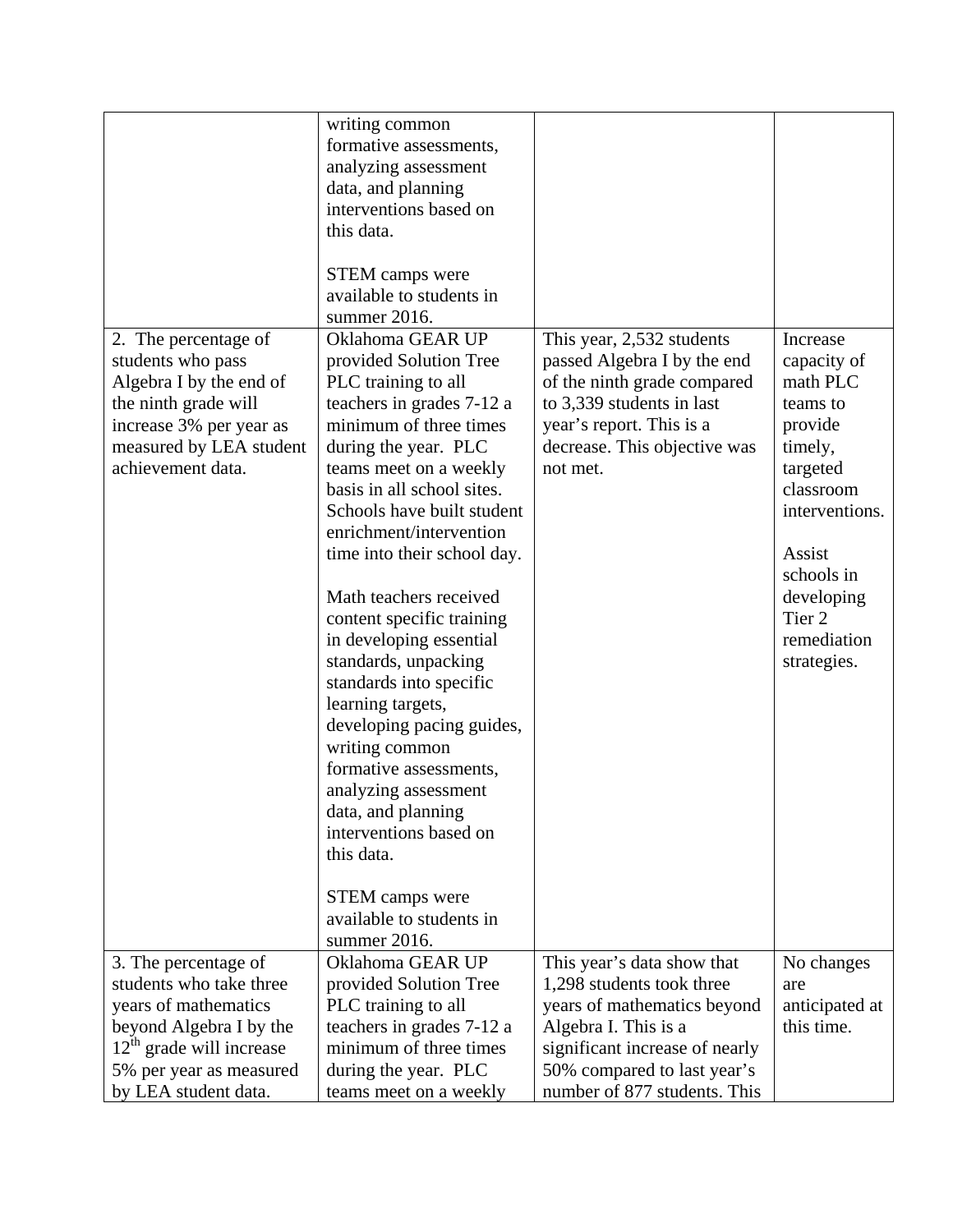|                             | basis in all school sites.  | objective was met.            |              |
|-----------------------------|-----------------------------|-------------------------------|--------------|
|                             | Schools have built student  |                               |              |
|                             | intervention/enrichment     |                               |              |
|                             | time into their school day. |                               |              |
|                             |                             |                               |              |
|                             | Math teachers received      |                               |              |
|                             |                             |                               |              |
|                             | content specific training   |                               |              |
|                             | in developing essential     |                               |              |
|                             | standards, unpacking        |                               |              |
|                             | standards into specific     |                               |              |
|                             | learning targets,           |                               |              |
|                             | developing pacing guides,   |                               |              |
|                             | writing common              |                               |              |
|                             | formative assessments,      |                               |              |
|                             | analyzing assessment        |                               |              |
|                             | data, and planning          |                               |              |
|                             | interventions based on      |                               |              |
|                             | this data.                  |                               |              |
|                             |                             |                               |              |
|                             | <b>STEM</b> camps were      |                               |              |
|                             | available to students in    |                               |              |
|                             | summer 2016.                |                               |              |
|                             |                             |                               |              |
|                             | Concurrent enrollment for   |                               |              |
|                             | students to gain both high  |                               |              |
|                             | school and college math     |                               |              |
|                             | credit.                     |                               |              |
| 4. The percentage of        | Oklahoma GEAR UP            | The average number of         | State is     |
| <b>GEAR UP students who</b> | provided Solution Tree      | GEAR UP students who did      | moving to a  |
|                             |                             |                               |              |
| place into college level    | PLC training to all         | not require remediation in    | co-requisite |
| Math and English courses    | teachers in grades 7-12 a   | college during their freshman | remediation  |
| without the need for        | minimum of three times      | year last year was 53%. This  | model. We    |
| remediation will increase   | during the year. PLC        | year's average number of      | will         |
| 3% each year as measured    | teams meet on a weekly      | students not requiring        | encourage    |
| by OSRHE data.              | basis in all school sites.  | remediation was 56%. That     | students in  |
|                             | Schools have built student  | is an increase of 3%. This    | that model.  |
|                             | intervention/enrichment     | objective was met.            |              |
|                             | time into their school day. |                               |              |
|                             |                             |                               |              |
|                             | Math teachers received      |                               |              |
|                             | content specific training   |                               |              |
|                             | in developing essential     |                               |              |
|                             | standards, unpacking        |                               |              |
|                             | standards into specific     |                               |              |
|                             | learning targets,           |                               |              |
|                             | developing pacing guides,   |                               |              |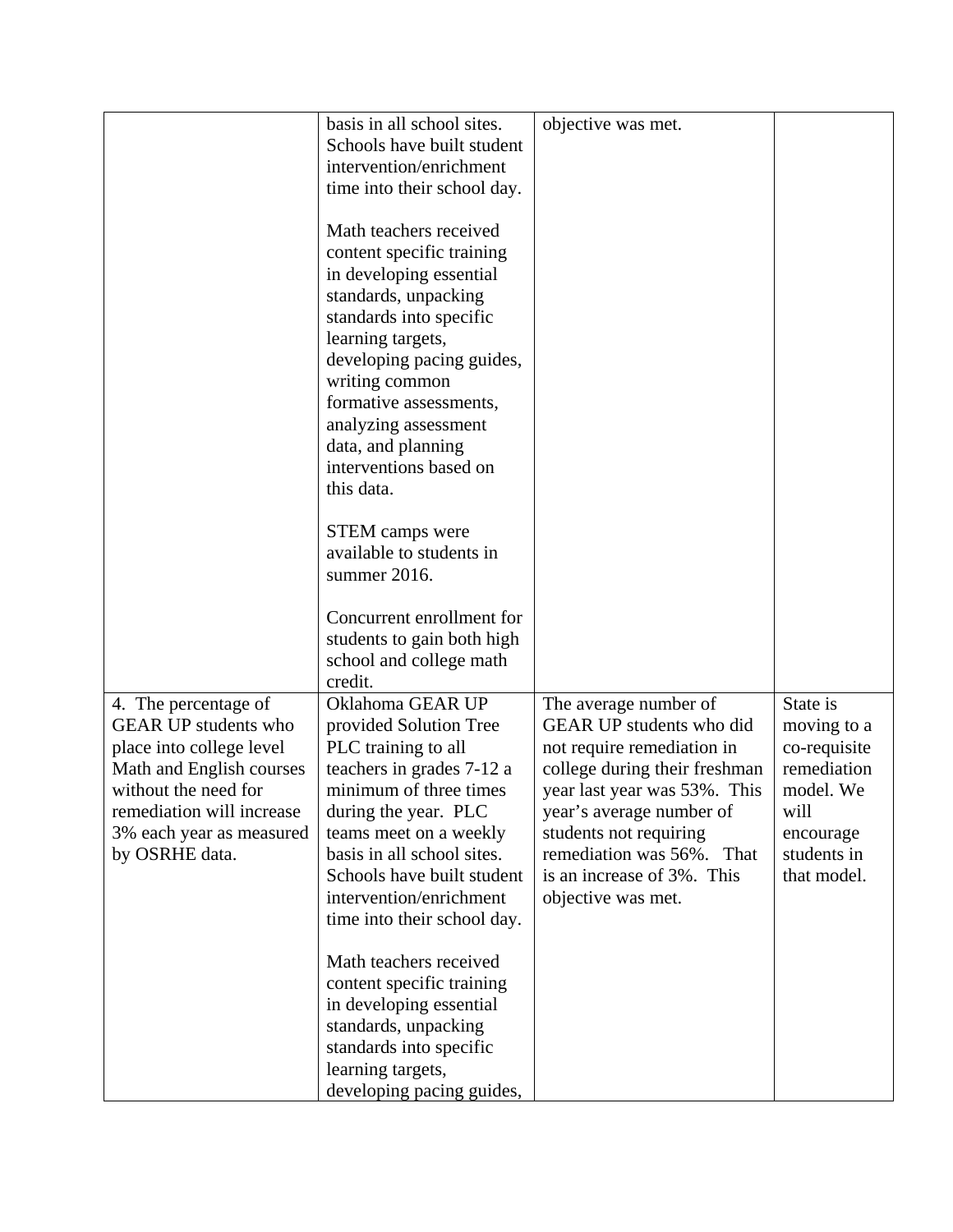|                                                                                                                                                                              | writing common<br>formative assessments,<br>analyzing assessment<br>data, and planning                                                                                                                                                                                                                                                                                                                                                                                                                                                                                                                                                                                                           |                                                                                                                                                                                    |                                                   |
|------------------------------------------------------------------------------------------------------------------------------------------------------------------------------|--------------------------------------------------------------------------------------------------------------------------------------------------------------------------------------------------------------------------------------------------------------------------------------------------------------------------------------------------------------------------------------------------------------------------------------------------------------------------------------------------------------------------------------------------------------------------------------------------------------------------------------------------------------------------------------------------|------------------------------------------------------------------------------------------------------------------------------------------------------------------------------------|---------------------------------------------------|
|                                                                                                                                                                              | interventions based on<br>this data.                                                                                                                                                                                                                                                                                                                                                                                                                                                                                                                                                                                                                                                             |                                                                                                                                                                                    |                                                   |
|                                                                                                                                                                              | <b>STEM</b> camps were<br>available to students in<br>summer 2016.                                                                                                                                                                                                                                                                                                                                                                                                                                                                                                                                                                                                                               |                                                                                                                                                                                    |                                                   |
| 5. The percentage of<br><b>GEAR UP students who</b><br>have knowledge of, and<br>demonstrate necessary<br>academic preparation for<br>college will increase 3%<br>each year. | Students participated in<br>freshmen rookie camps,<br>STEM summer programs,<br>tutoring and mentoring<br>programs at the local<br>district levels.<br>Teachers participated in<br>weekly PLC meetings and<br>a minimum of three PLC<br>coaching trainings during<br>the year.<br>Students received college<br>preparation training<br>through collaboration with<br>the Oklahoma College<br><b>Assistance Program</b><br>student seminars.<br>Students participated in<br>elective student leadership<br>development courses.<br>Students participated in<br>ACT Prep workshops, and<br>all juniors took the ACT<br>test.<br>Professional Learning<br>Community and SRI<br>Protocol training was | Last year's average for<br>students who completed a<br>college bound curriculum for<br>all GEAR UP districts was<br>87%. This year's average is<br>90%. This objective was<br>met. | No changes<br>are<br>anticipated at<br>this time. |
|                                                                                                                                                                              | provided to teachers and<br><b>GEAR UP staff.</b>                                                                                                                                                                                                                                                                                                                                                                                                                                                                                                                                                                                                                                                |                                                                                                                                                                                    |                                                   |
| 6. The percentage of<br><b>GEAR UP teachers</b><br>identified as highly                                                                                                      | Baseline data indicated<br>that 93% of Oklahoma<br><b>GEAR UP</b> core teachers                                                                                                                                                                                                                                                                                                                                                                                                                                                                                                                                                                                                                  | This objective was not met<br>but the intent of the objective<br>was met with nearly all                                                                                           | No changes<br>are<br>anticipated at               |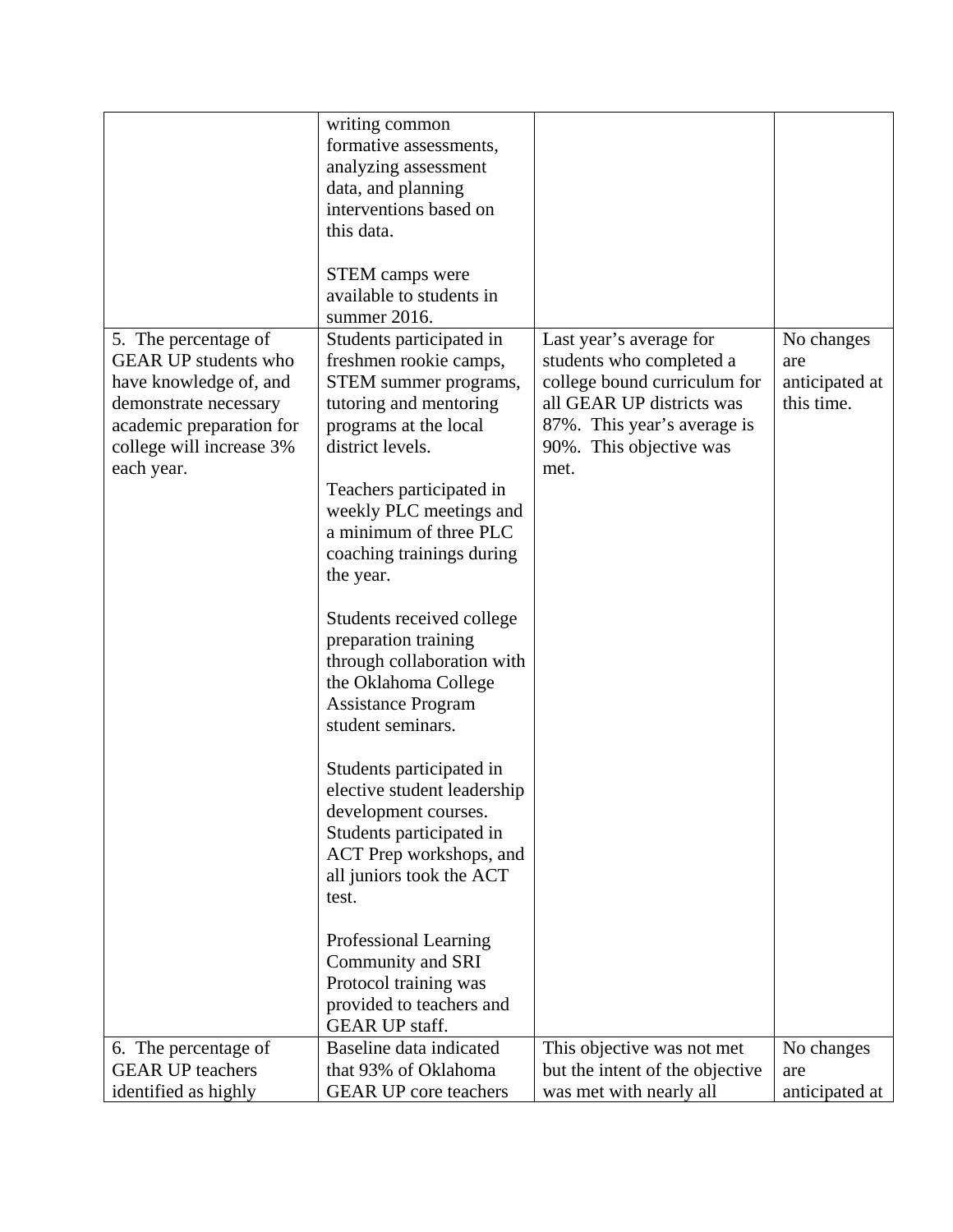| effective will increase 5%  | were highly effective in     | teachers scoring in the                                        | this time.                 |
|-----------------------------|------------------------------|----------------------------------------------------------------|----------------------------|
| each year as measured by    | 2014-15. This year's data    | effective/highly effective                                     |                            |
| the calibration of student  | results indicate that 95%    | category on the teacher                                        |                            |
| value added data analysis   | of teachers are rated as     | evaluation system.                                             |                            |
| and new teacher             | highly effective, receiving  |                                                                |                            |
| evaluation rubric scores.   | a score of 4 to 5 on a 5-    |                                                                |                            |
|                             | point rubric.                |                                                                |                            |
| 7. The percentage of        | Students were provided       | Last year's average high                                       | No changes                 |
| students who graduate       | leadership and college       | school graduation rate for all                                 | are                        |
| from high school will       | preparatory elective         | districts was 93%. This                                        | anticipated at             |
| increase 2% each year as    | courses.                     | year's high school graduation                                  | this time.                 |
| measured by the Office of   |                              | rate is 94%. This is a 1%                                      |                            |
| Accountability data.        | Students enrolled in dual    | increase. This objective was                                   | The schools                |
|                             | enrollment courses their     | not met.                                                       | have a                     |
|                             | junior and senior years.     |                                                                | graduation                 |
|                             |                              |                                                                | rate above                 |
|                             | Students enrolled in AP      |                                                                | the national               |
|                             | courses in high school.      |                                                                | average.                   |
|                             |                              |                                                                |                            |
|                             | All juniors took an ACT      |                                                                |                            |
|                             | test in September 2016       |                                                                |                            |
|                             |                              |                                                                |                            |
|                             | Teachers and                 |                                                                |                            |
|                             | administrators continue to   |                                                                |                            |
|                             | participate in PLCs.         |                                                                |                            |
| 8. The percentage of        | Teachers completed           | Last year's baseline data for                                  | College                    |
| <b>GEAR UP students and</b> | professional development     | college enrollment averaged                                    | liaisons role              |
| former GEAR UP              | to increase the rigor and    | 64%. This year's percentage                                    | will change                |
| students who are enrolled   | relevance of core subjects.  | of students attending college<br>is 51%. This is a decrease of | from meeting               |
| in college will increase    |                              |                                                                | with high<br>school        |
| 3% each program year as     | All seniors participated in  | 13%. This objective was not                                    | seniors on a               |
| measured by Office of       | College App Week where       | met.                                                           | weekly basis               |
| Accountability data.        | they applied to at least     |                                                                |                            |
|                             | one college.                 |                                                                | to meeting<br>with college |
|                             | All seniors and their        |                                                                | freshmen on                |
|                             | parents were provided        |                                                                | a weekly                   |
|                             | information during a         |                                                                | basis.                     |
|                             | financial aid event at their |                                                                |                            |
|                             | school site.                 |                                                                |                            |
|                             |                              |                                                                |                            |
|                             | College liaisons worked      |                                                                |                            |
|                             | with students during the     |                                                                |                            |
|                             | summer melt period after     |                                                                |                            |
|                             | high school graduation       |                                                                |                            |
|                             | and also during their        |                                                                |                            |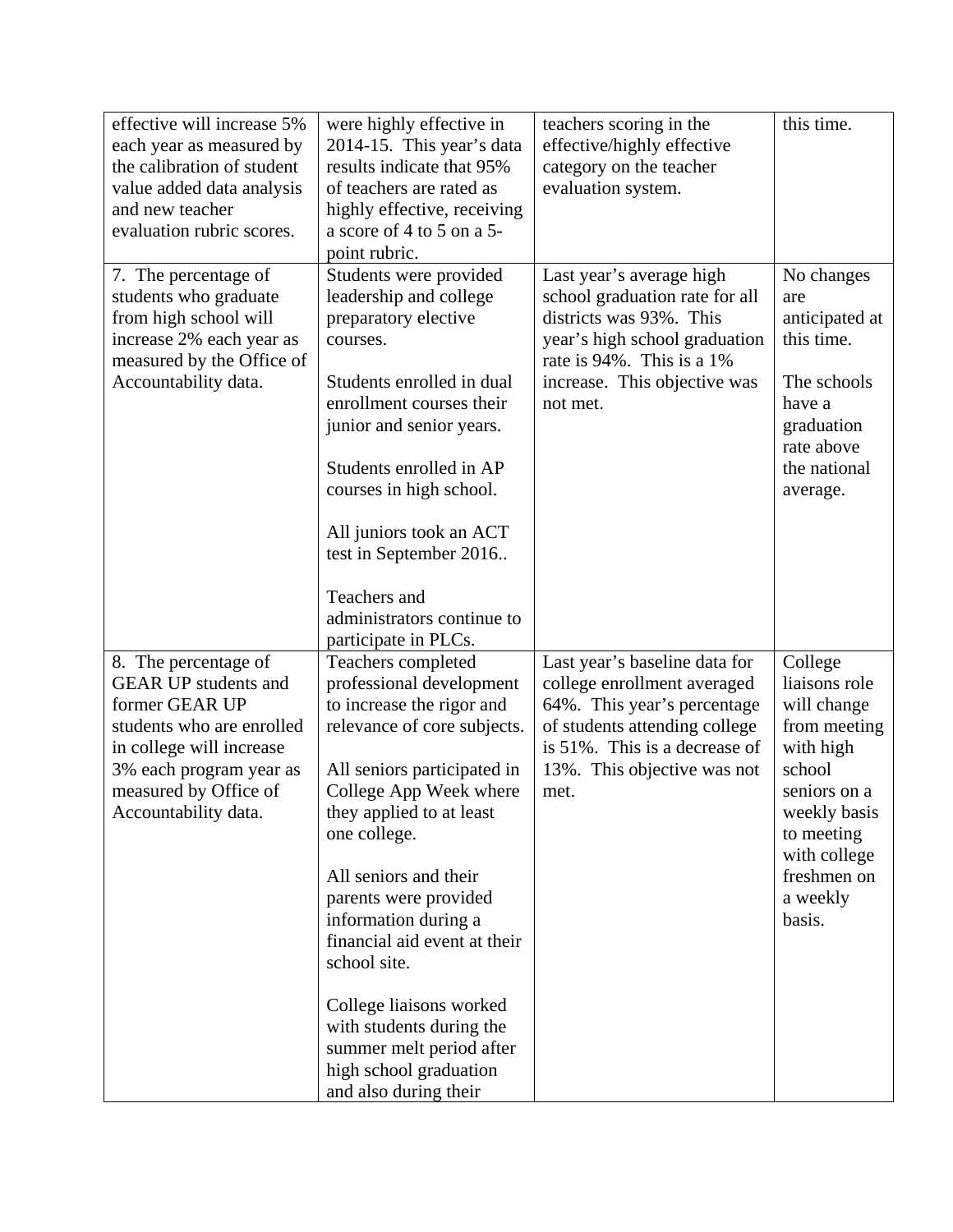| 9. The percentage of<br>former GEAR UP<br>students who are on track<br>to graduate from college<br>will increase 4% each<br>year as measured by<br><b>OSRHE</b> data.                                                             | freshman year in college<br>to provide resources to<br>assist in college<br>persistence.<br>College liaisons worked<br>with college freshman<br>students on six campuses<br>that have the highest<br>enrollment of Oklahoma<br><b>GEAR UP students.</b><br>Students were provided<br>resources, classes,<br>workshops, and personal<br>and group counseling<br>opportunities to assist<br>with college persistence.                                                                                     | Last year's average<br>percentage of students on<br>track to graduate was at 44%.<br>This year's average increased<br>to 52%. This objective was<br>met.                                                                                                                                                                                                                                                                                                                                             | No changes<br>are<br>anticipated at<br>this time.                                                             |
|-----------------------------------------------------------------------------------------------------------------------------------------------------------------------------------------------------------------------------------|---------------------------------------------------------------------------------------------------------------------------------------------------------------------------------------------------------------------------------------------------------------------------------------------------------------------------------------------------------------------------------------------------------------------------------------------------------------------------------------------------------|------------------------------------------------------------------------------------------------------------------------------------------------------------------------------------------------------------------------------------------------------------------------------------------------------------------------------------------------------------------------------------------------------------------------------------------------------------------------------------------------------|---------------------------------------------------------------------------------------------------------------|
| 10. The percentage of<br><b>GEAR UP students and</b><br>parents who demonstrate<br>knowledge of available<br>financial aid and the costs<br>and benefits of pursuing<br>postsecondary education<br>will increase 6% each<br>year. | Financial aid workshops<br>are held in all districts<br>each year in November-<br>January for high school<br>juniors and seniors and<br>their parents.<br>Students participated in<br>individual and group<br>discussions, lessons, and<br>presentations concerning<br>financial aid, including<br>information on the state<br>scholarship program.<br>A formal state scholarship<br>application push was held<br>in the month each year to<br>encourage application and<br>awareness of financial aid. | In last year's surveys, 67% of<br>students indicated they had<br>received information about<br>financial aid and costs for<br>college compared to 90% this<br>year. This was a 23%<br>increase. This objective for<br>students was met.<br>72% of parents also received<br>information about financial<br>aid and college costs via<br>monthly mailings and<br>surveys last year indicated<br>that 67% last year. This was<br>an increase of 6%. This<br>objective was met this year<br>for parents. | No changes<br>are<br>anticipated at<br>this time.                                                             |
| 11. The percentage of<br>parents who actively<br>engage in activities<br>associated with assisting<br>students in their academic<br>preparation for college<br>will increase by 10% each<br>year.                                 | Parent events were held in<br>conjunction with GEAR<br>UP activities and parents<br>were encouraged to<br>participate. The<br>Oklahoma GEAR UP<br>communications team<br>worked diligently to<br>promote all programs and<br>to encourage parent                                                                                                                                                                                                                                                        | Parent attendance in<br>parent/teacher conferences<br>last year was 73% compared<br>to this year's average of<br>77.6%. This objective was<br>not met.                                                                                                                                                                                                                                                                                                                                               | No changes<br>are<br>anticipated at<br>this time.<br>Changed data<br>collection on<br>parents'<br>attendance. |